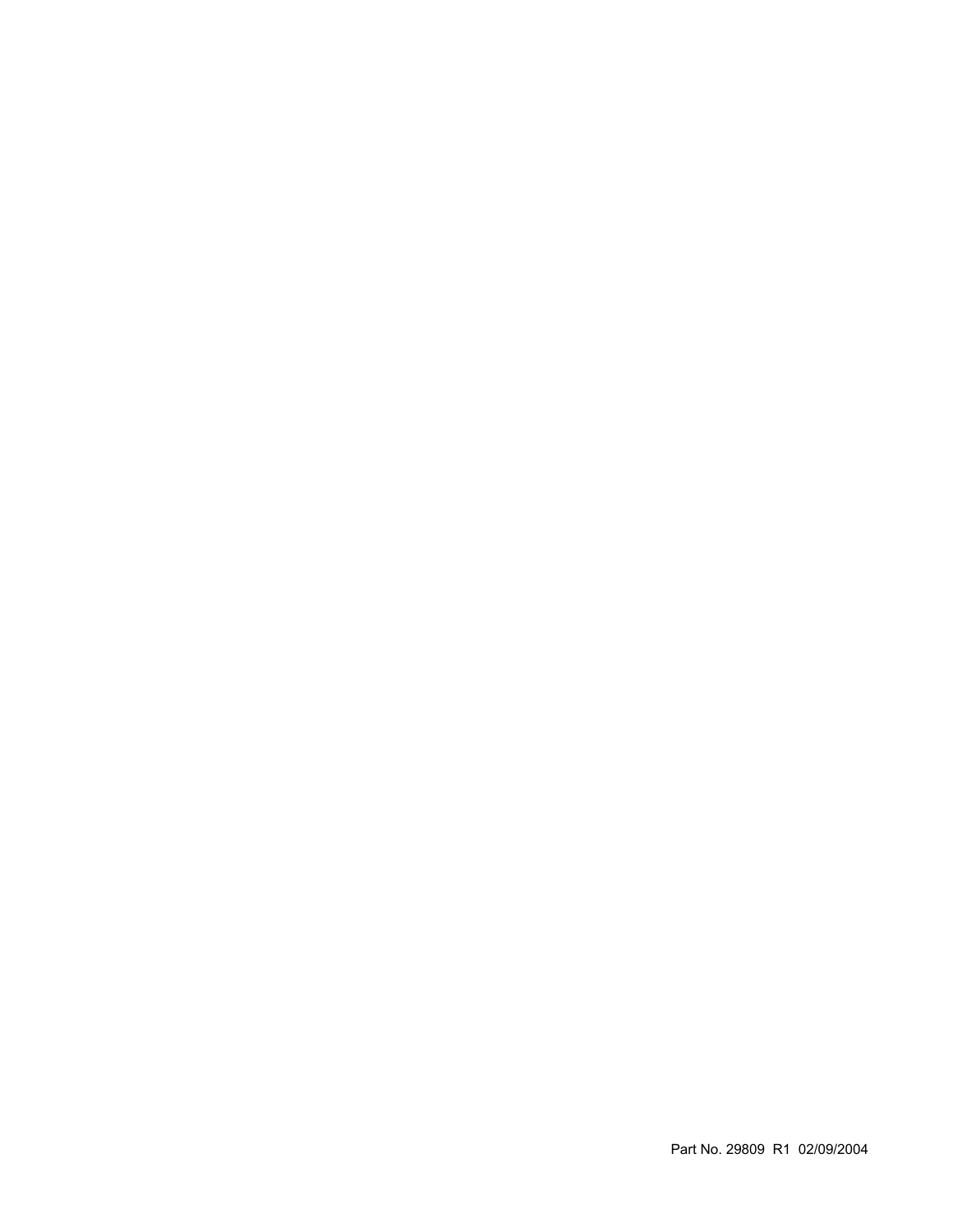**MODEL BCL 170 - 225 DIAGRAM** 

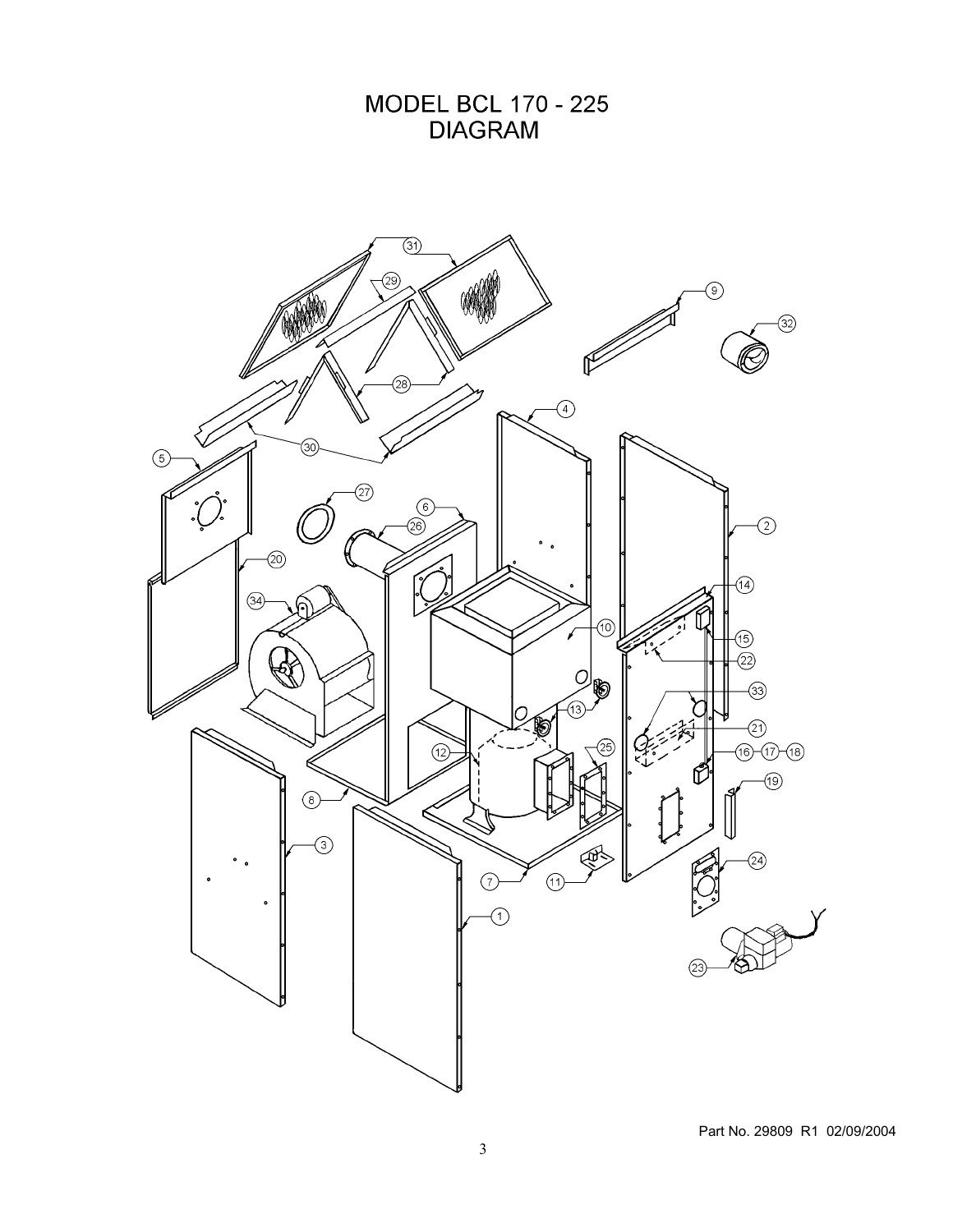## **PARTS LISTING: LOWBOY MODEL: BCL - 190 / 225**

| Ref. No.       | <b>Description</b>                                                            | Part No.         |
|----------------|-------------------------------------------------------------------------------|------------------|
|                |                                                                               |                  |
| 1              | Left Side Panel Heating Compartment                                           | 29040L           |
| $\overline{c}$ | <b>Right Side Panel Heating Compartment</b>                                   | 29040L           |
| 3              | Left Side Panel Blower Compartment                                            | 29048L           |
| 4              | <b>Right Side Panel Blower Compartment</b>                                    | 29047L           |
| 5              | Upper Rear Panel Blower Compartment                                           | 29062L           |
| 6              | <b>Blower Partition Panel</b>                                                 | 29052L           |
| $\overline{7}$ | Base Panel Assembly Heating Compartment                                       | 29043            |
| 8              | Base Panel Assembly Blower Compartment                                        | 29056            |
| 9              | Plenum Edge Panel Heating Compartment                                         | 29045L           |
| 10             | Heat Exchanger Assembly (Prior to ser#BCUL66150 use 1018B4)                   | 29224            |
| 11             | <b>Firepot Bracket Assembly</b>                                               | 29225            |
| 12             | <b>Replacement Firepot</b>                                                    | 27000WP          |
| 13             | Radiator Cleanout Cover Assembly (2 per unit)<br><b>Cleanout Cover Gasket</b> | 1061A<br>2080176 |
| 14             | <b>Front Panel</b>                                                            | 29220L           |
|                | Logo Bezel                                                                    | 28479            |
|                | Logo Label                                                                    | 28563            |
| 15             | Fan & Limit Control L4064W, 8" Insertion, Set @ 200° F                        | 29041            |
| 16             | <b>Junction Box</b>                                                           | 21318            |
| 17             | <b>Fuse Holder</b>                                                            | 27089            |
| 18             | Fuse, ABC-15                                                                  | 2200096          |
| 19             | Wire Retainer Channel                                                         | 27510            |
| 20             | <b>Blower Access Door</b>                                                     | 29053L           |
|                | Door Handle - P2-41                                                           | 28673            |
| 21             | <b>Front Panel Baffle</b>                                                     | 3022140A         |
| 22             | <b>Top Front Panel Baffle</b>                                                 | 29223            |
| 23             | Oil Burner assembly Beckett AF81WF                                            | 29597            |
|                | Burner Motor 1/7 HP 3450 RPM PSC                                              | 29689            |
|                | Beckett Cleancut Oil Pump A2EA6520                                            | 29688            |
|                | Solid State Ignitor FRANCE 10SAY-04                                           | 29522            |
|                | <b>Primary Combustion Control R7184B</b>                                      | 29664            |
|                | Air Tube Combination AF81WF                                                   | 29530            |
|                | Flame Retention Head (F16)                                                    | 29531            |
|                | Nozzle 1.50/70° B (BCL 170)                                                   | 2101010          |
|                | Nozzle 1.65/70° B (BCL 190)                                                   | 2101011          |
|                | Nozzle 1.75/70° B (BCL 200)                                                   | 29288            |
|                | Nozzle 2.00/70° B (BCL 225)                                                   | 29289            |
| 24             | Oil Burner Mounting Plate Assembly                                            | 29869            |
|                | <b>Inspection Door Assembly</b>                                               | 8898A            |
|                | <b>Inspection Door Gasket</b>                                                 | 2081055A         |
| 25             | Pouch Gasket                                                                  | 2080175          |
| 26             | Flue Pipe Assembly                                                            | 1024B3           |
| 27             | Flue Pipe Gasket (2 per unit)                                                 | 2080181          |
| 28             | Filter Rail Assembly (2 per unit)                                             | 29054            |
| 29             | <b>Top Filter Support</b><br>Filter Support Front & Rear (2 per unit)         | 29063<br>29055   |
| 30<br>31       | Filter, 20" X 25" X1" Disposable (2 per unit) BCL 170 & 190                   | 2180012          |
| 31             | Filter, 20" X 25" X1" Permanent (2 per unit) BCL 200 & 225                    | 2180024          |
| 32             | Draft Regulator (7")                                                          | 12401            |
| 33             | Casing Cleanout Cover (2 per unit)                                            | 3011325A         |
|                |                                                                               |                  |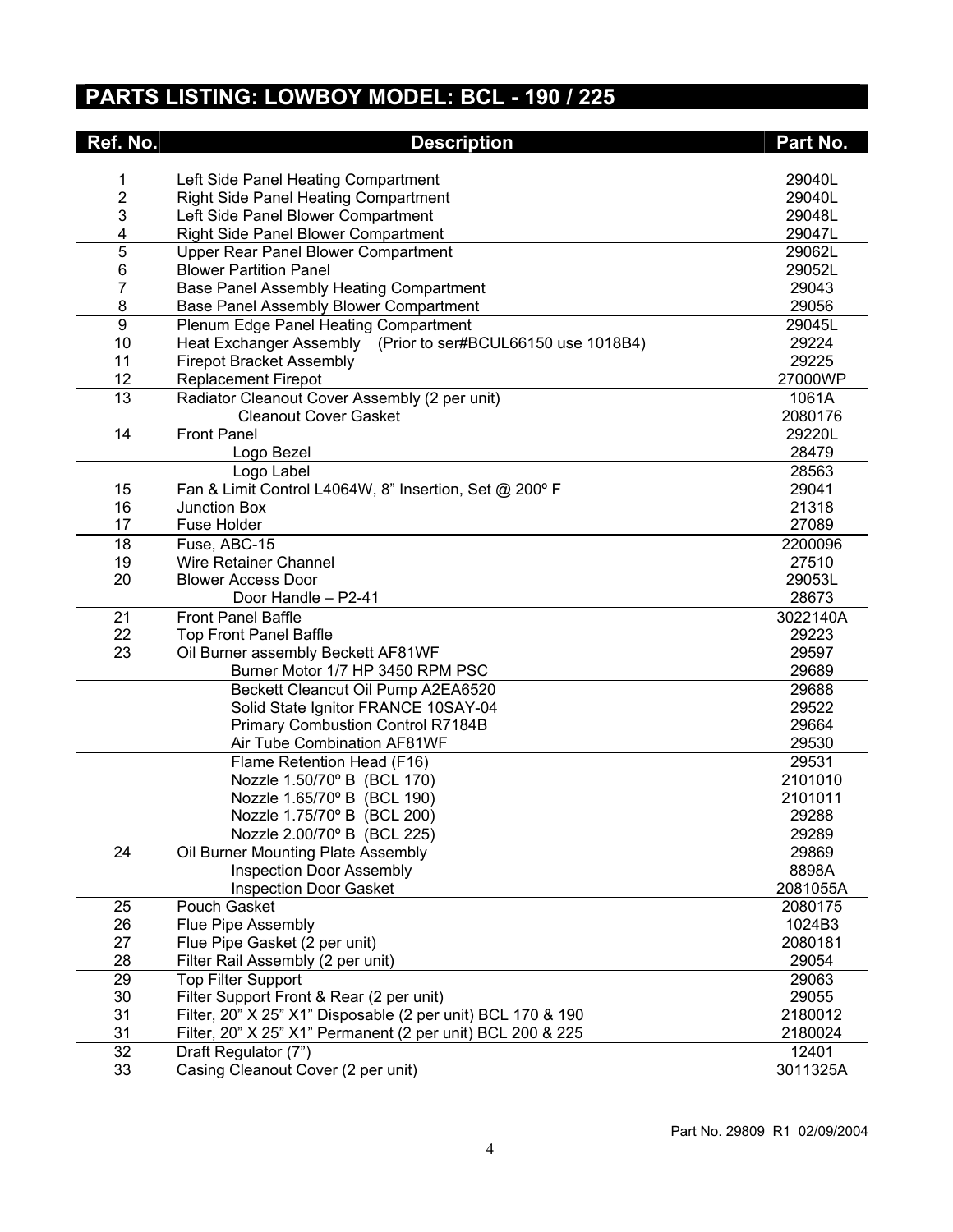#### **PARTS LISTING: LOWBOY MODEL: BCL – 190/225**

| Ref. No. | <b>Description</b>                               | Part No. |
|----------|--------------------------------------------------|----------|
| 34       | Blower Assembly, BCL 170/190                     | 8756B2   |
|          |                                                  | 2040008  |
|          | Blower Housing and Wheel, G12                    |          |
|          | Blower Motor, 3/4 hp Single Speed                | 28007    |
|          | Motor Pulley, 3 1/2 X 5/8 Adjustable With Keyway | 19779    |
|          | Blower Pulley, 7 X 3/4                           | 2240008  |
|          | Fan Belt, 4L430                                  | 2240022  |
|          | <b>Blower Base Feet LH</b>                       | 8173B2   |
|          | Blower Base Feet RH                              | 8173B1   |
|          | Blower Base Feet Rubber Grommet (4 required)     | 26415    |
| 34       | Blower Assembly, BCL 200/225                     | 29217    |
|          | Blower Housing and Wheel, G12 With Ball Bearings | 29222    |
|          | Blower Motor, 1 hp Single Speed                  | 29218    |
|          | Motor Pulley 3 1/2 X 5/8 Adjustable With Keyway  | 19779    |
|          | Blower Pulley 6 X 3/4                            | 2240006  |
|          | Fan Belt 4L410                                   | 2240020  |
|          | <b>Blower Base Feet LH</b>                       | 8173B2   |
|          | Blower Base Feet RH                              | 8173B1   |
|          | Blower Base Feet Rubber Grommet (4 required)     | 26415    |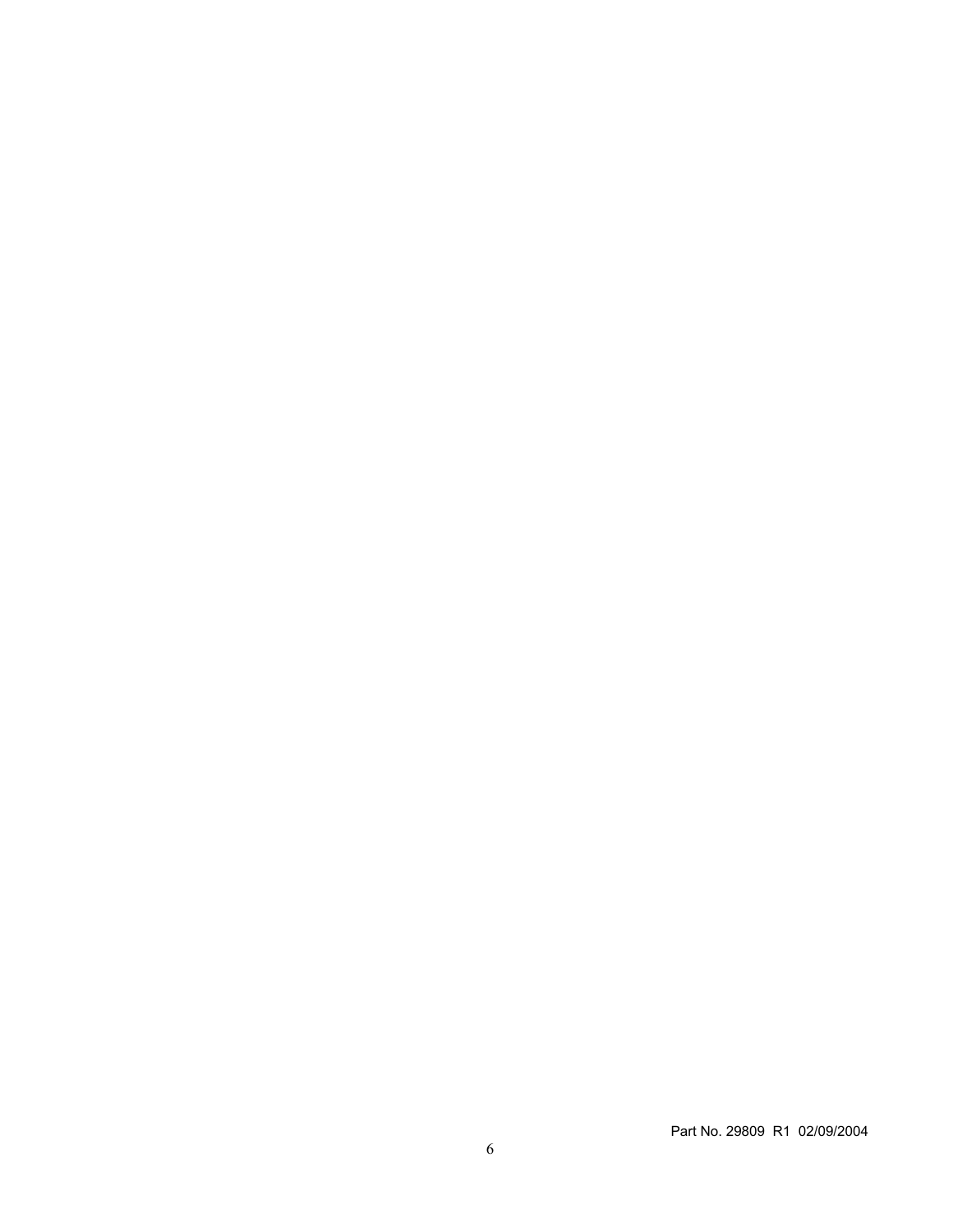**MODEL BCL 120S - 145S DIAGRAM** 

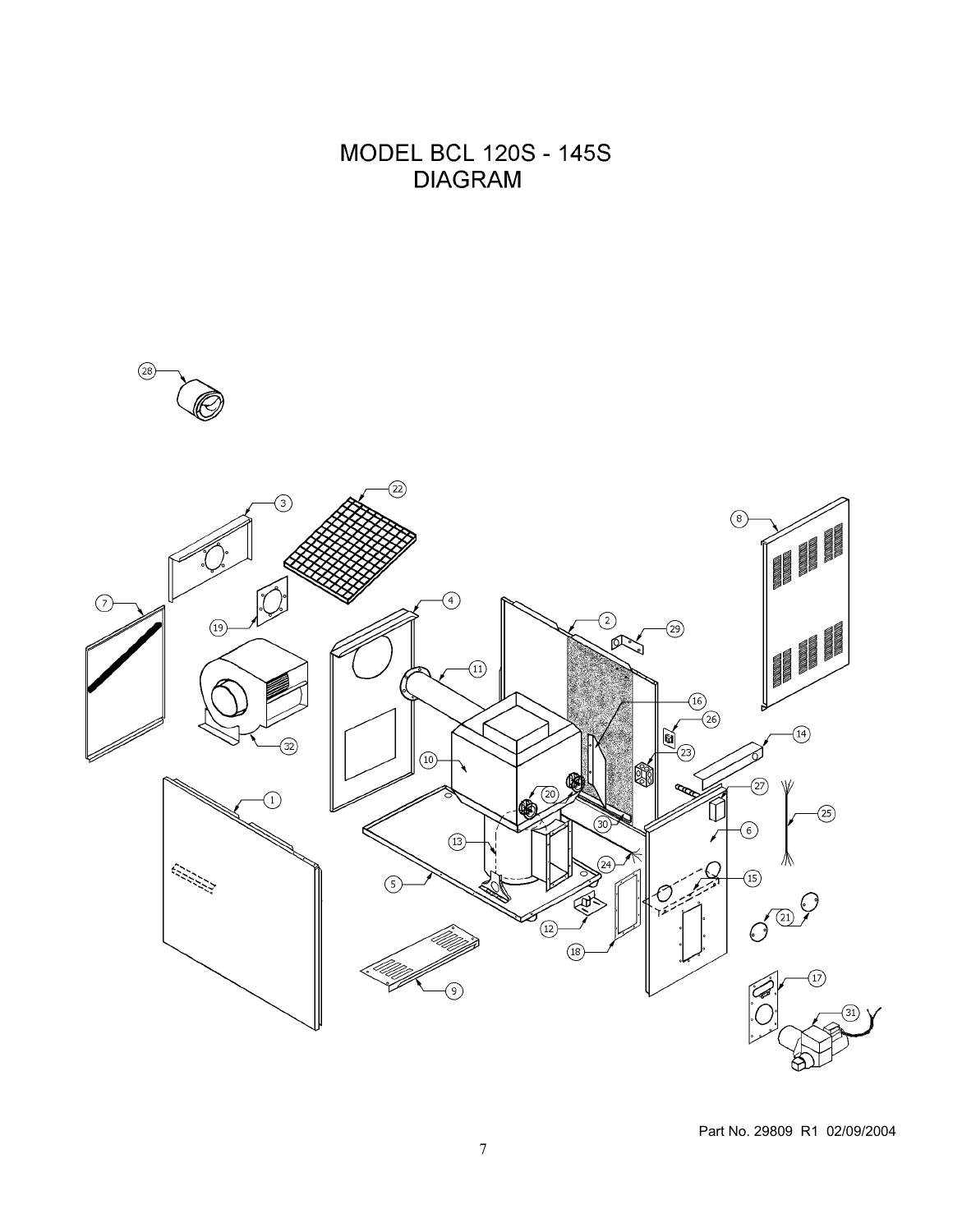## **PARTS LISTING: LOWBOY MODEL: BCL - 120S / 145S**

|                 |                                                 | <b>BCL 120S</b> | <b>BCL 145S</b>               |
|-----------------|-------------------------------------------------|-----------------|-------------------------------|
| Ref. No.        | <b>Description</b>                              | Part No.        | Part No.                      |
| 1               | Left Side Panel Assembly                        | 28423L          | 28423L                        |
| $\overline{2}$  | <b>Right Side Panel Assembly</b>                | 28422L          | 28422L                        |
| 3               | <b>Upper Rear Panel</b>                         | 26048L          | 26048L                        |
| 4               | <b>Blower Division Panel Assembly</b>           | 28468           | 28468                         |
| 5               | <b>Base Panel Assembly</b>                      | 28459           | 28459                         |
| 6               | Inner Front Panel                               | 28425           | 28425                         |
| 7               | <b>Blower Access Door</b>                       | 26586L          | 26586L                        |
|                 | Door Handle - PS-18                             | 28673           | 28673                         |
|                 | <b>Filter Gasket</b>                            | 28549           | 28549                         |
| 8               | Front Door Panel                                | 21338L          | 21338L                        |
|                 | Logo Bezel                                      | 28479           | 28479                         |
|                 | Logo Label                                      | 28563           | 28563                         |
| 9               | <b>Top Front Panel</b>                          | 26017L          | 26017L                        |
| 10              | <b>Heat Exchanger Assembly</b>                  | 26098           | 26098                         |
| 11              | Flue Pipe Assembly                              | 20597           | 20597                         |
| 12              | <b>Firepot Bracket Assembly</b>                 | 4141185A        | 4141185A                      |
| $\overline{13}$ | <b>Replacement Combustion Chamber</b>           | 8823B1          | 8823B1                        |
| 14              | <b>Top Front Baffle</b>                         | 21485           | 21485                         |
| 15              | Inner Front Baffle                              | 21425           | 21425                         |
| 16              | <b>Right Side Panel Baffle</b>                  | 21344           | 21344                         |
| 17              | Oil Burner Mounting Plate Assembly              | 29869           | 29869                         |
|                 | <b>Inspection Door Gasket</b>                   | 2081055A        | 2081055A                      |
| 18              | Pouch Gasket                                    | 2080175         | 2080175                       |
| 19              | Flue Pipe Gasket (2 per unit)                   | 21994           | 21994                         |
| 20              | <b>Radiator Cleanout Cover Assembly</b>         | 1061A           | 1061A                         |
|                 | <b>Cleanout Cover Gasket</b>                    | 2080176         | 2080176                       |
| 21              | <b>Casing Clean-out Cover</b>                   | 3011325A        | 3011325A                      |
| 22              | Air Filter $-20 \times 25 \times 1$ (Permanent) | 2180024         | 2180024                       |
| 23              | <b>Junction Box</b>                             | 21318           | 21318                         |
| 24              | Wire Harness Blower Direct Drive                | 27273           | 27273                         |
|                 | Wire Harness Blower Belt Drive                  | 27272           | 27272                         |
| 25              | Wire Harness Fan & Limit                        | 29422           | 29422                         |
| 26              | Fan Centre                                      | 27740           | 27740                         |
|                 | 27740 Replacement Relay 9400-04Q1999            | 27767           | 27767                         |
| 27              | Fan & Limit Control L6064A 11 1/2", 230° F      | 18002           | 18002                         |
|                 | Fuse ABC 15 Amp Slow Blow                       |                 | 2200096                       |
|                 | Fuse Holder HKP-HH BCL                          |                 | 27089                         |
| 28              | Draft Regulator 6"                              | 12240           | 12240                         |
| 29              | Fan & Limit Support / Insulation Retainer       | 26973           | 26973                         |
| 30              | Side Panel Insulation Retainer (2 per unit)     | 26047           | 26047                         |
| 31              | Beckett Oil Burner AF65XN                       | 29592           |                               |
|                 | Burner Motor 1/7 HP 3450 RPM PSC                | 29689           |                               |
|                 | Beckett Clean-cut Oil Pump A2EA6520             | 29688           |                               |
|                 | Solid State Ignitor FRANCE 10SAY-04             | 29522           |                               |
|                 | Primary Combustion Control R7184B               | 29664           |                               |
|                 | Air Tube Combination AF65XN                     | 11986<br>11961  |                               |
|                 | Flame Retention Head (F3)                       | 2100086         |                               |
|                 | Nozzle, .65/80°A (BCL-80S only)                 |                 |                               |
|                 | Nozzle, .75/80°A (BCL-90S only)                 | 2100121         |                               |
|                 | Nozzle, .85/80°A (BCL-100S only)                | 2100036         |                               |
|                 | Nozzle, 1.00/80°A (BCL-120S only)               | 2100037         | $D0 + N0$ 20000 $D1$ 02/00/20 |

Part No. 29809 R1 02/09/2004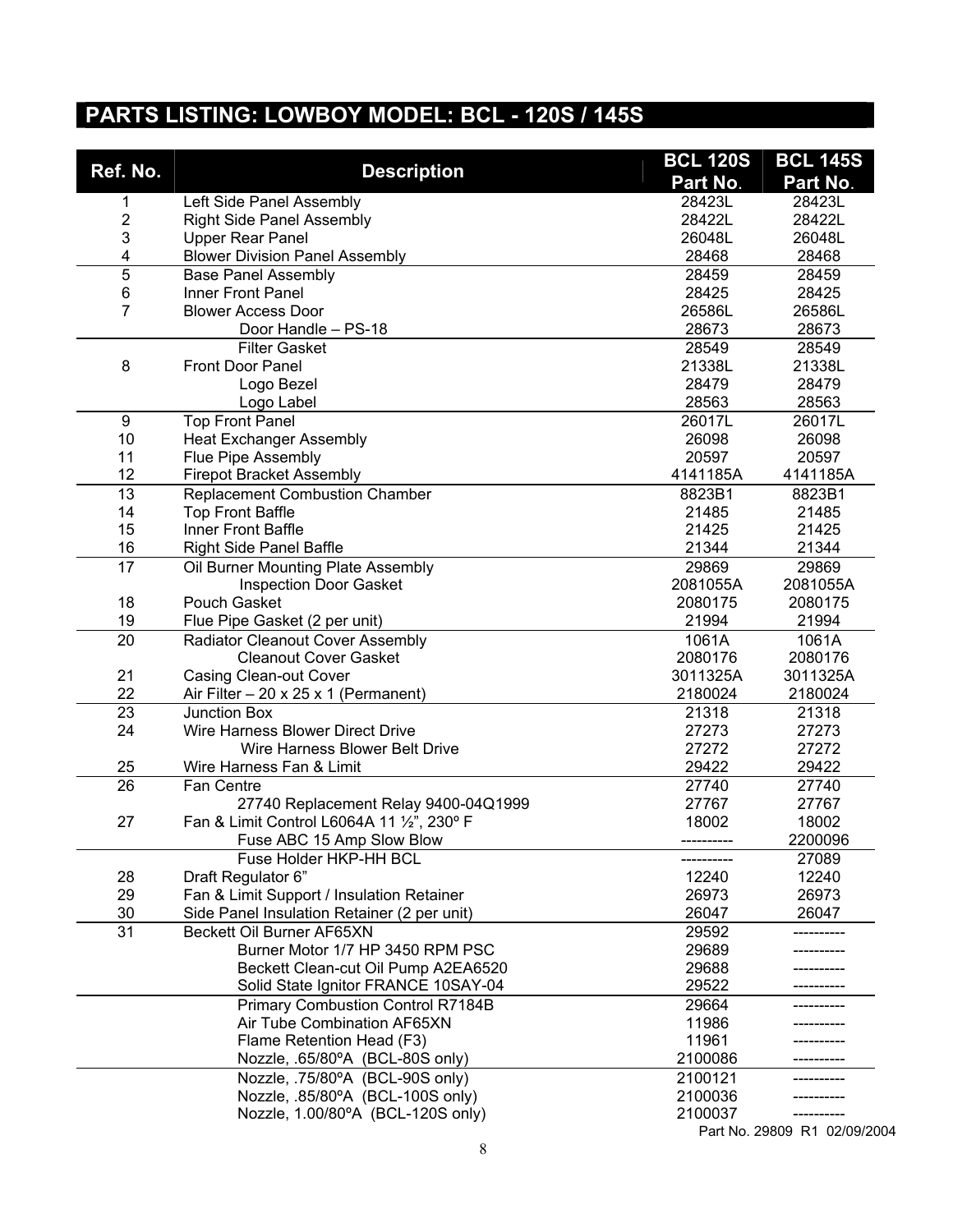## **PARTS LISTING: LOWBOY MODEL: BCL - 120S / 145S**

|          |                                                 | <b>BCL 120S</b> | <b>BCL 145S</b> |
|----------|-------------------------------------------------|-----------------|-----------------|
| Ref. No. | <b>Description</b>                              | Part No.        | <b>Part No</b>  |
|          |                                                 |                 |                 |
| 31       | Beckett Oil Burner AF65YB                       |                 | 29594           |
|          | Burner Motor 1/7 HP 3450 RPM PSC                |                 | 29689           |
|          | Beckett Clean-cut Oil Pump A2EA6520             |                 | 29688           |
|          | Solid State Ignitor FRANCE 10SAY-01             |                 | 29522           |
|          | <b>Primary Combustion Control R7184B</b>        |                 | 29664           |
|          | Air Tube Combination AF65YB                     |                 | 20877           |
|          | Flame Retention Head (F6)                       |                 | 12646           |
|          | Nozzle, 1.10/70°A (BCL-130S only)               |                 | 2100101         |
|          | Nozzle, 1.20 / 60°A (BCL-145S only)             |                 | 21460           |
| 32       | Blower Assembly, Complete, Direct Drive, 1/2 hp | 20643           | 20643           |
|          | Blower Housing and Wheel, G-10 DD               | 15011           | 15011           |
|          | Blower Wheel, G10 DD                            | 26430           | 26430           |
|          | Blower Motor, 1/2 hp, 4-Speed                   | 26088           | 26088           |
|          | Motor Mounting Band - TR5868                    | 17811           | 17811           |
|          | Motor Mount Arms - 10-10 DD Blower (3 per unit) | 26251           | 26251           |
|          | Motor Run Capacitor, 10 mfd @ 370 vac           | 27743           | 27743           |
|          | <b>Capacitor Strap</b>                          | 27760           | 27760           |
|          | <b>Capacitor Insulator</b>                      | 27769           | 27769           |
|          | <b>Blower Base Feet LH</b>                      | 29703           | 29703           |
|          | <b>Blower Base Feet RH</b>                      | 29704           | 29704           |
|          | Blower Base Feet Rubber Grommet (4 required)    | 26415           | 26415           |
| 32       | Blower Assembly, Complete, Belt Drive           | 6033C6          | 6033C7          |
|          | Blower Housing and Wheel, G10                   | 10361           | 10361           |
|          | Blower Wheel, 10-10 DD                          | 26589           | 26589           |
|          | <b>Blower Motor</b>                             | 28005 (1/3 hp)  | 28006 (1/2 hp)  |
|          | Motor Pulley 3 1/4 X 1/2 Adjustable             | 2240001         | 2240001         |
|          | Blower Pulley 6 X 3/4                           |                 | 2240006         |
|          | Blower Pulley 7 X 3/4                           | 2240008         |                 |
|          | Fan Belt 4L Series                              | 2240021 (42")   | 2240020 (41")   |
|          | <b>Blower Base Feet LH</b>                      | 29703           | 29703           |
|          | <b>Blower Base Feet RH</b>                      | 29704           | 29704           |
|          | Blower Base Feet Rubber Grommet (4 required)    | 26415           | 26415           |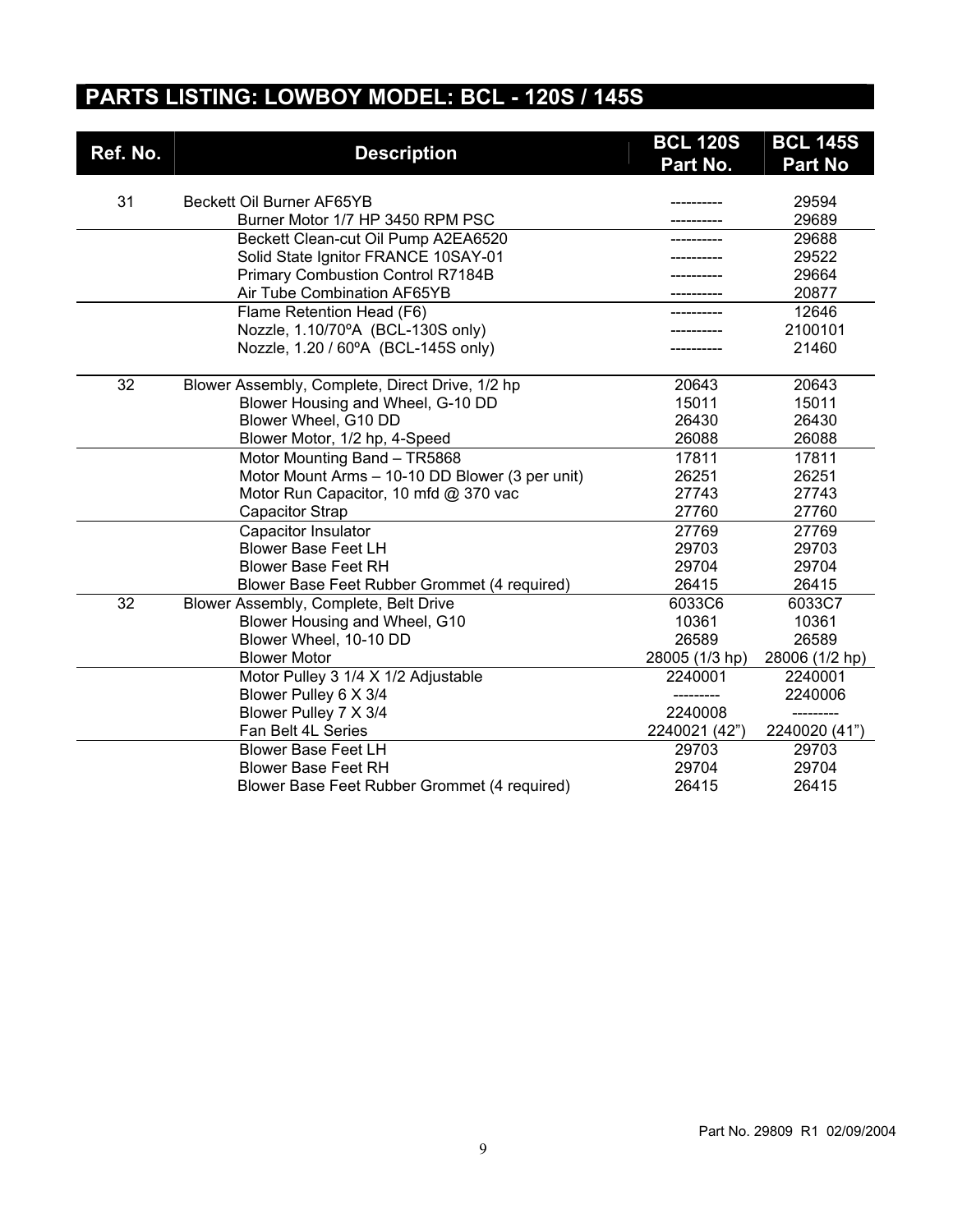## **PARTS LISTING: LOWBOY MODEL: BCL - 120ST / 145ST**

| Ref. No. | <b>Description</b>                                                                                  | <b>BCL 120ST</b><br>Part No. | <b>BCL 145ST</b><br>Part No. |
|----------|-----------------------------------------------------------------------------------------------------|------------------------------|------------------------------|
|          |                                                                                                     |                              |                              |
|          | All parts are the same as listed on the previous pages for Model BCL-120S & 145S except where noted |                              |                              |
|          | below.                                                                                              |                              |                              |
| 4        | <b>Blower Division Panel Assembly</b>                                                               | 29107                        | 29107                        |
| 5        | <b>Base Panel Assembly</b>                                                                          | 29106                        | 29106                        |
| 24       | Wire Harness Blower Direct Drive                                                                    | 27275                        | 27275                        |
| 25       | Wire Harness Fan & Limit                                                                            | 26838                        | 26838                        |
| 26       | Fan Centre Assembly                                                                                 | 26857                        | 26857                        |
|          | Replacement Relay R8228B1012B                                                                       | 26854                        | 26854                        |
|          |                                                                                                     |                              |                              |
|          | Fuse ABC 15 Amp Slow Blow                                                                           | 2200096                      | 2200096                      |
|          | Fuse Holder HKP-HH BCL                                                                              | 27089                        | 27089                        |
|          |                                                                                                     |                              |                              |
| 32       | Blower Assembly, Complete, Direct Drive, 1 hp                                                       | 26812                        | 26812                        |
|          | Blower Housing and Wheel, DCT1220-1104 DD                                                           | 26855                        | 26855                        |
|          | Blower Wheel, 12-11 DD                                                                              | 26653                        | 26653                        |
|          | Blower Motor, 1 hp 3 Speed                                                                          | 26826                        | 26826                        |
|          | Motor Mounting Band - TR5868                                                                        | 17811                        | 17811                        |
|          | Motor Mount Arms - 12-11 DD Blower (3 per unit)                                                     | 17812                        | 17812                        |
|          | Motor Run Capacitor, 20 mfd @ 370 vac                                                               | 27745                        | 27745                        |
|          | Capacitor Strap                                                                                     | 27761                        | 27761                        |
|          | Capacitor Insulator                                                                                 | 27768                        | 27768                        |
|          | <b>Blower Base Feet LH</b>                                                                          | 26013                        | 26013                        |
|          | <b>Blower Base Feet RH</b>                                                                          | 26012                        | 26012                        |
|          | Terminal Block #EE8-201                                                                             | 26833                        | 26833                        |
|          | Blower Base Feet Rubber Grommet (4 required)                                                        | 26415                        | 26415                        |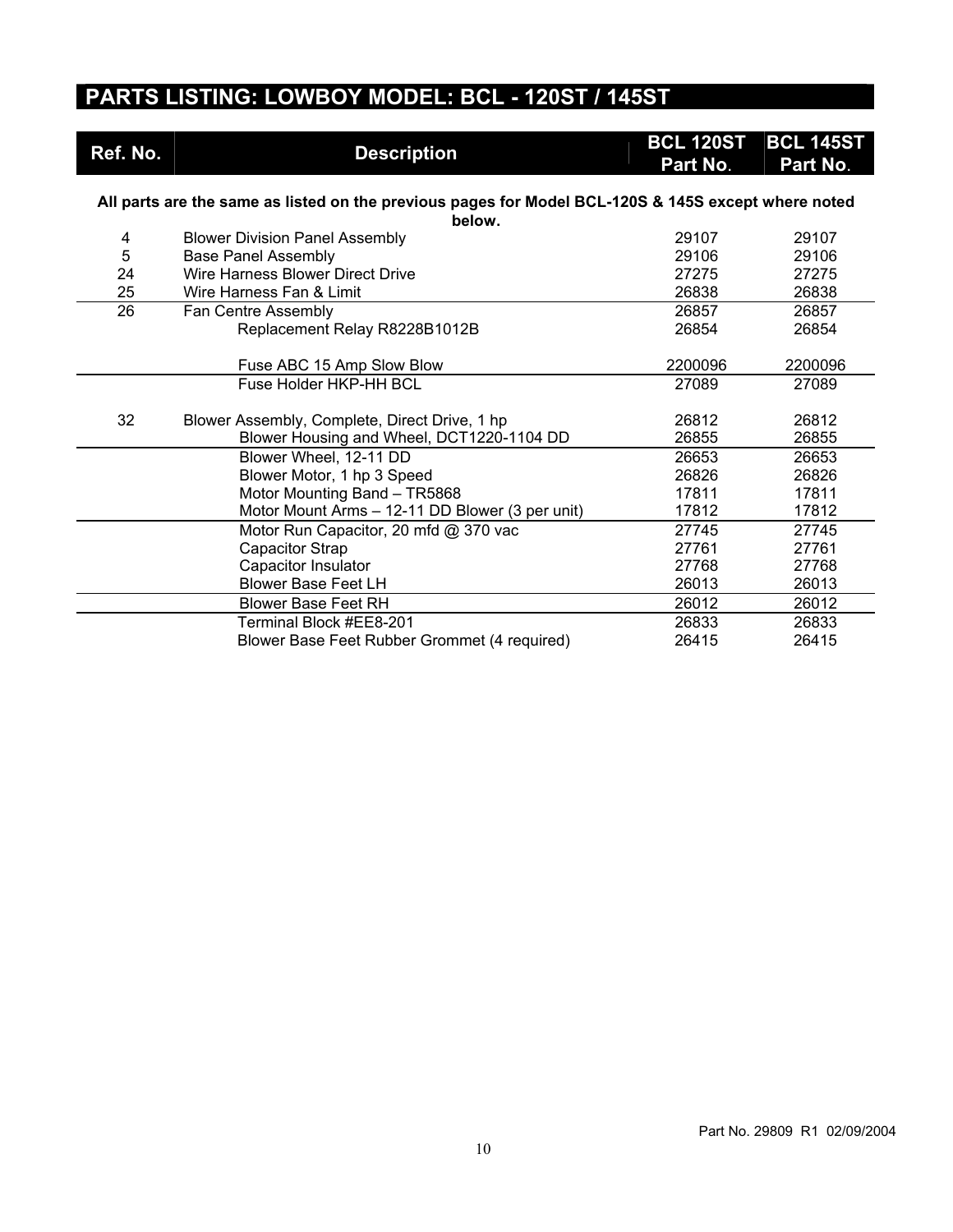## **PARTS LISTING: LOWBOY MODEL: BCL - 100SB2U**

| Ref.<br>No.     | <b>Description</b>                                                                                            | <b>BCL</b><br><b>100SB2U</b><br>Part No. |
|-----------------|---------------------------------------------------------------------------------------------------------------|------------------------------------------|
|                 | All parts are the same as listed on the previous pages for Model BCL-120S & 145S except where noted<br>below. |                                          |
| 10 <sup>°</sup> | <b>Heat Exchanger Assembly</b>                                                                                | 27796                                    |
| 13              | <b>Replacement Combustion Chamber</b>                                                                         | 27000WP                                  |
| 17              | Oil Burner Mounting Plate Assembly                                                                            | 27988                                    |
|                 | Sight Glass Cover Plate                                                                                       | 27982                                    |
|                 | Sight Glass Gasket (2 per unit)                                                                               | 27985                                    |
|                 | <b>Sight Glass</b>                                                                                            | 27986                                    |
|                 | <b>Sight Glass Retainer Assembly</b>                                                                          | 27987                                    |
| 31              | Beckett Oil Burner AFII 150                                                                                   | 29602                                    |
|                 | Burner Motor 1/7 HP 3450 RPM PSC                                                                              | 28907                                    |
|                 | Beckett Clean-cut Oil Pump A2EA6520                                                                           | 29688                                    |
|                 | Solid State Ignitor FRANCE 10SAY-04                                                                           | 28558                                    |
|                 | Primary Combustion Control R7184P                                                                             | 29649                                    |
|                 | Air Tube Combination FBX80HGXS                                                                                | 28561                                    |
|                 | Flame Retention Head (FB3)                                                                                    | 28533                                    |
|                 | Nozzle, .75/60°A (BCL-100SB2U only)                                                                           | 27993                                    |
|                 |                                                                                                               |                                          |
|                 | Appliance Adaptor 6" Breach to 4" Vent (CFAA64P)                                                              | 28966                                    |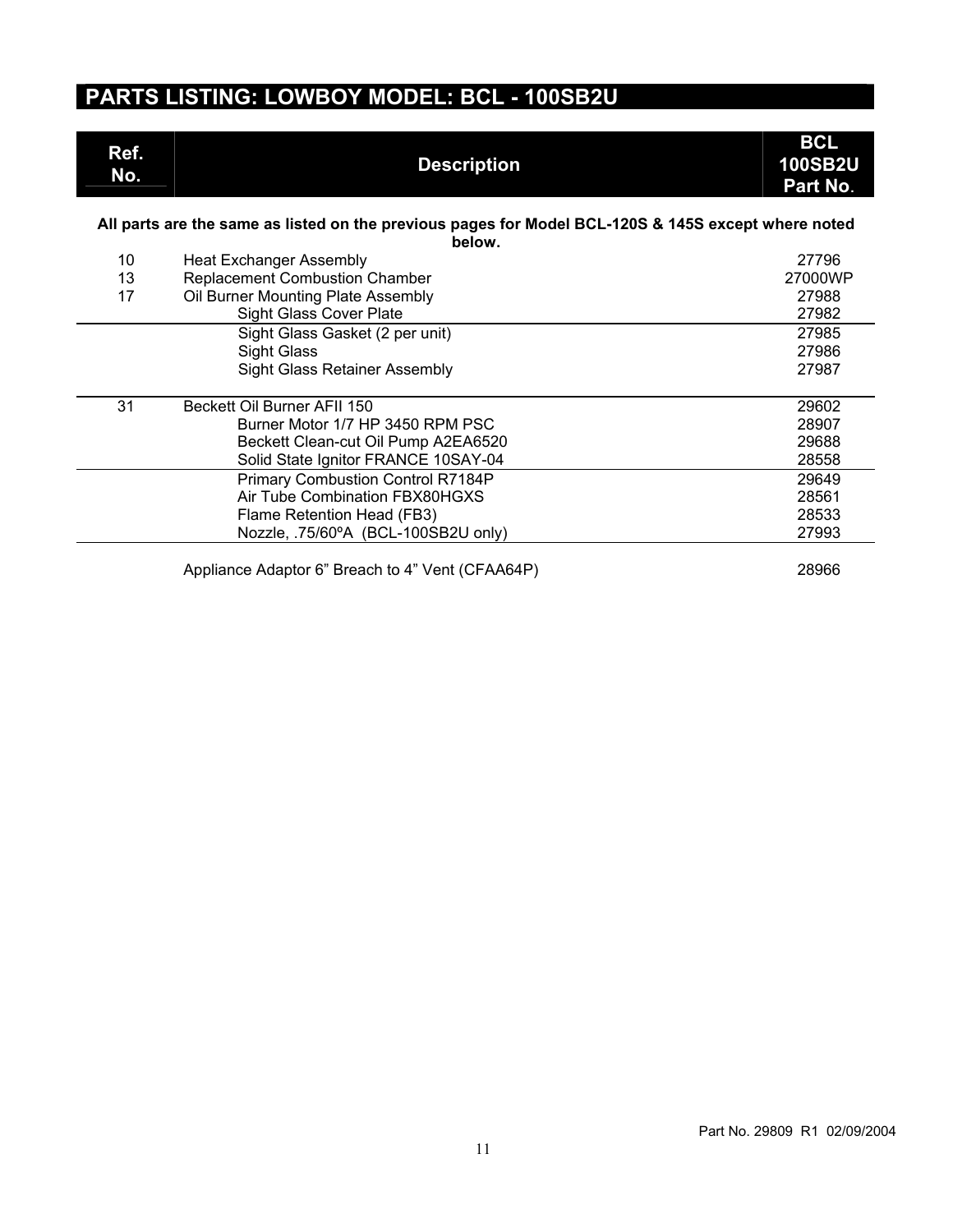**MODEL BFL 120 - 145 DIAGRAM** 

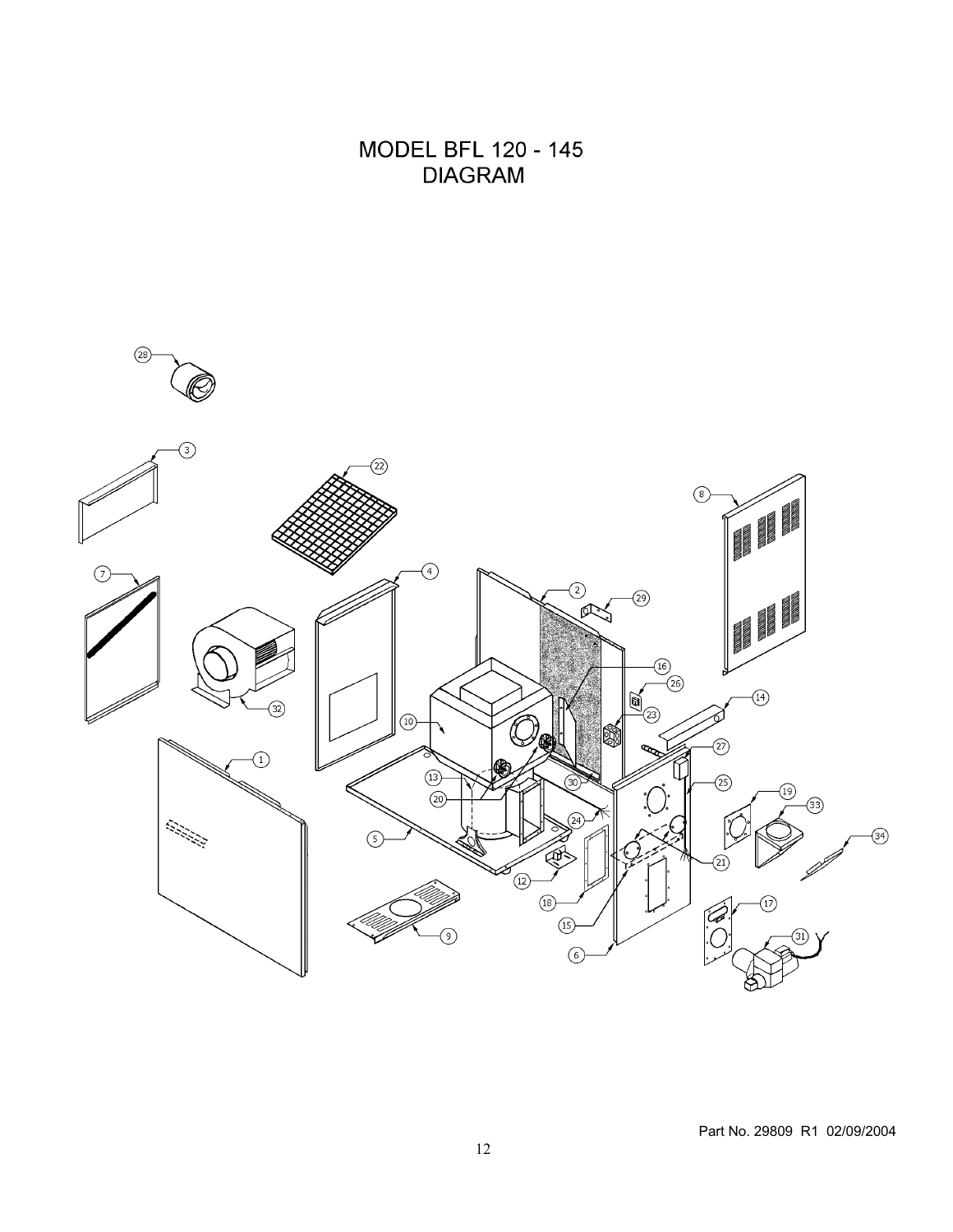## **PARTS LISTING: LOWBOY MODEL: BFL - 120 / 145**

|                         | <b>BFL 120</b>                                  | <b>BFL 145</b> |                            |
|-------------------------|-------------------------------------------------|----------------|----------------------------|
| Ref. No.                | <b>Description</b>                              | Part No.       | Part No.                   |
|                         |                                                 |                |                            |
| 1                       | Left Side Panel Assembly                        | 28423L         | 28423L                     |
| $\overline{\mathbf{c}}$ | <b>Right Side Panel Assembly</b>                | 28422L         | 28422L                     |
| 3                       | <b>Upper Rear Panel</b>                         | 21421L         | 21421L                     |
| 4                       | <b>Blower Division Panel Assembly</b>           | 28469          | 28469                      |
| 5                       | <b>Base Panel Assembly</b>                      | 28459          | 28459                      |
| 6                       | Inner Front Panel                               | 28428          | 28428                      |
| $\overline{7}$          | <b>Blower Access Door</b>                       | 26586L         | 26586L                     |
|                         | Door Handle - P2-41                             | 28673          | 28673                      |
|                         | <b>Filter Gasket</b>                            | 28549          | 28549                      |
| 8                       | Front Door Panel                                | 21338L         | 21338L                     |
|                         | Logo Bezel                                      | 28479          | 28479                      |
|                         | Logo Label                                      | 28563          | 28563                      |
| 9                       | <b>Top Front Panel</b>                          | 21437L         | 21437L                     |
| 10                      | <b>Heat Exchanger Assembly</b>                  | 26097          | 26097                      |
|                         |                                                 |                |                            |
| 12                      | <b>Firepot Bracket Assembly</b>                 | 4141185A       | 4141185A                   |
| $\overline{13}$         | <b>Replacement Combustion Chamber</b>           | 8823B1         | 8823B1                     |
| 14                      | <b>Top Front Baffle</b>                         | 21485          | 21485                      |
| 15                      | Inner Front Baffle                              | 21425          | 21425                      |
| 16                      | <b>Right Side Panel Baffle</b>                  | 21344          | 21344                      |
| 17                      | Oil Burner Mounting Plate Assembly              | 29869          | 29869                      |
|                         | <b>Inspection Door Gasket</b>                   | 2081055A       | 2081055A                   |
| 18                      | Pouch Gasket                                    | 2080175        | 2080175                    |
| 19                      | Flue Collar Gasket (2 per unit)                 | 21994          | 21994                      |
| 20                      | <b>Radiator Cleanout Cover Assembly</b>         | 1061A          | 1061A                      |
|                         | <b>Cleanout Cover Gasket</b>                    | 2080176        | 2080176                    |
| 21                      | <b>Casing Clean-out Cover</b>                   | 3011325A       | 3011325A                   |
| 22                      | Air Filter $-20 \times 25 \times 1$ (Permanent) | 2180024        | 2180024                    |
| 23                      | Junction Box                                    | 21318          | 21318                      |
| 24                      | Wire Harness Blower Direct Drive                | 27273          | 27273                      |
|                         | Wire Harness Blower Belt Drive                  | 27272          | 27272                      |
| 25                      | Wire Harness Fan & Limit                        | 29422          | 29422                      |
| $\overline{26}$         | Fan Centre                                      | 27740          | 27740                      |
|                         | 27740 Replacement Relay 9400-04Q1999            | 27767          | 27767                      |
| 27                      | Fan & Limit Control L6064A 11 1/2", 190° F      | 12356          | 12356                      |
|                         | Fuse ABC 15 Amp Slow Blow                       |                | 2200096                    |
|                         | Fuse Holder HKP-HH BCL                          |                | 27089                      |
| 28                      | Draft Regulator 6"                              | 12240          | 12240                      |
| 29                      | Fan & Limit Support / Insulation Retainer       | 26973          | 26973                      |
| 30                      | Side Panel Insulation Retainer (2 per unit)     | 26047          | 26047                      |
|                         | Beckett Oil Burner AF65XN                       |                |                            |
| 31                      | Burner Motor 1/7 HP 3450 RPM PSC                | 29592          |                            |
|                         |                                                 | 29689          |                            |
|                         | Beckett Clean-cut Oil Pump A2EA6520             | 29688          |                            |
|                         | Solid State Ignitor FRANCE 10SAY-01             | 29522          |                            |
|                         | <b>Primary Combustion Control R7184B</b>        | 29664          |                            |
|                         | Air Tube Combination AF65XN                     | 11986          |                            |
|                         | Flame Retention Head (F3)                       | 11961          |                            |
|                         | Nozzle, .65/80°A (BFL-80 only)                  | 2100086        |                            |
|                         | Nozzle, .75/80°A (BFL-90 only)                  | 2100121        |                            |
|                         | Nozzle, .85/80°A (BFL-100 only)                 | 2100036        |                            |
|                         | Nozzle, 1.00/80°A (BFL-120 only)                | 2100037        | Dest Ne 20000 D1 02/00/200 |
|                         |                                                 |                |                            |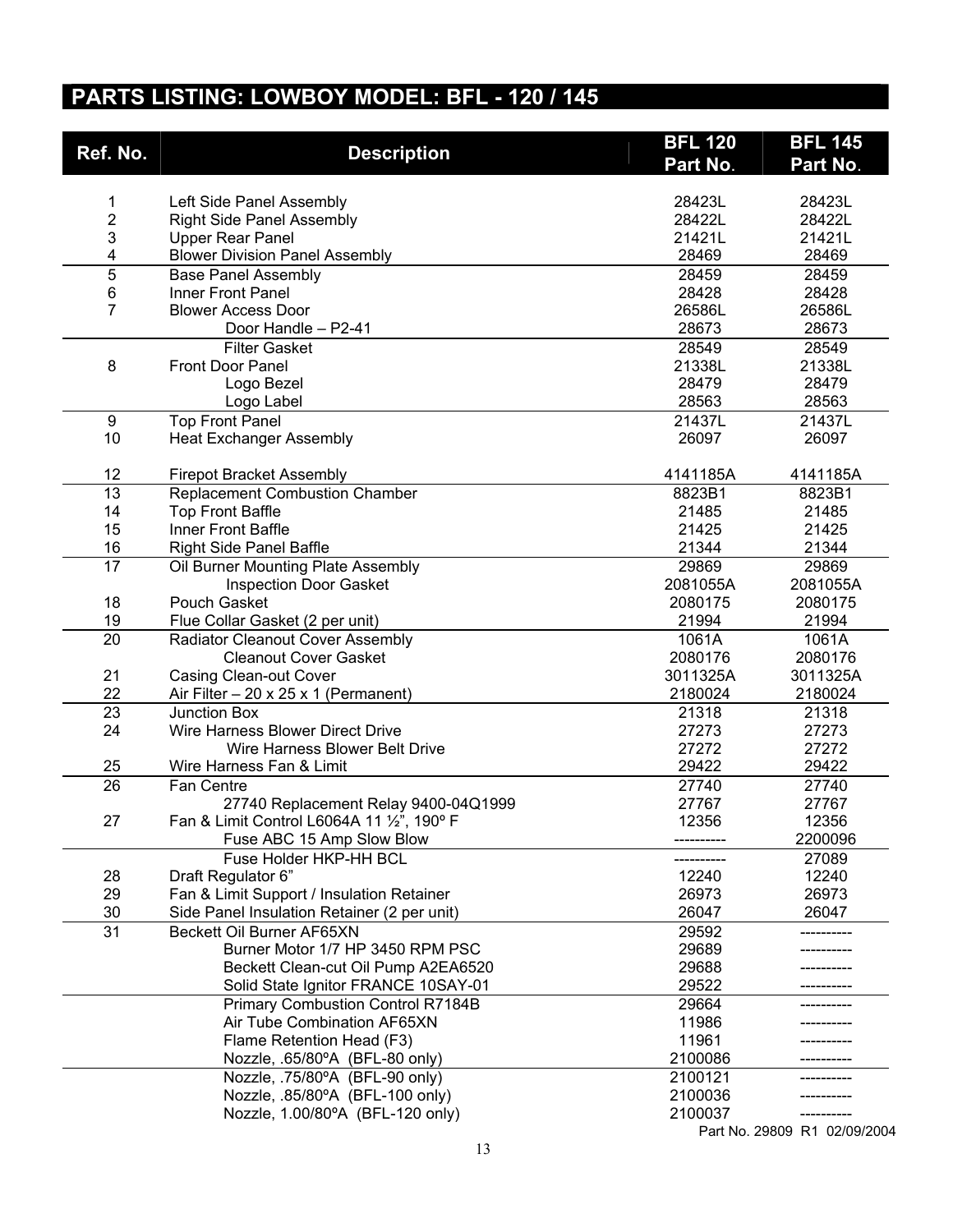## **PARTS LISTING: LOWBOY MODEL: BFL - 120 / 145**

| Ref. No. | <b>Description</b>                              | <b>BFL 120</b> | <b>BFL 145</b> |
|----------|-------------------------------------------------|----------------|----------------|
|          |                                                 | Part No.       | <b>Part No</b> |
|          |                                                 |                |                |
| 31       | Beckett Oil Burner AF65YB                       |                | 29594          |
|          | Burner Motor 1/7 HP 3450 RPM PSC                |                | 29689          |
|          | Beckett Clean-cut Oil Pump A2EA6520             |                | 29688          |
|          | Solid State Ignitor FRANCE 10SAY-01             |                | 29522          |
|          | <b>Primary Combustion Control R7184B</b>        |                | 29664          |
|          | Air Tube Combination AF65YB                     |                | 20877          |
|          | Flame Retention Head (F6)                       |                | 12646          |
|          | Nozzle, 1.10/70°A (BCL-130S only)               |                | 2100101        |
|          | Nozzle, 1.20 / 60°A (BCL-145S only)             |                | 21460          |
| 32       | Blower Assembly, Complete, Direct Drive, 1/2 hp | 20643          | 20643          |
|          | Blower Housing and Wheel, G-10 DD               | 15011          | 15011          |
|          | Blower Wheel, G10 DD                            | 26430          | 26430          |
|          | Blower Motor, 1/2 hp, 4-Speed                   | 26088          | 26088          |
|          | Motor Mounting Band - TR5868                    | 17811          | 17811          |
|          | Motor Mount Arms - 10-10 DD Blower (3 per unit) | 26251          | 26251          |
|          | Motor Run Capacitor, 10 mfd @ 370 vac           | 27743          | 27743          |
|          | <b>Capacitor Strap</b>                          | 27760          | 27760          |
|          | Capacitor Insulator                             | 27769          | 27769          |
|          | <b>Blower Base Feet LH</b>                      | 29703          | 29703          |
|          | <b>Blower Base Feet RH</b>                      | 29704          | 29704          |
|          | Blower Base Feet Rubber Grommet (4 required)    | 26415          | 26415          |
| 32       | Blower Assembly, Complete, Belt Drive           | 6033C6         | 6033C7         |
|          | Blower Housing and Wheel, G10                   | 10361          | 10361          |
|          | Blower Wheel, 10-10 DD                          | 26589          | 26589          |
|          | <b>Blower Motor</b>                             | 28005 (1/3 hp) | 28006 (1/2 hp) |
|          | Motor Pulley 3 1/4 X 1/2 Adjustable             | 2240001        | 2240001        |
|          | Blower Pulley 6 X 3/4                           |                | 2240006        |
|          | Blower Pulley 7 X 3/4                           | 2240008        |                |
|          | Fan Belt 4L Series                              | 2240021 (42")  | 2240020 (41")  |
|          | <b>Blower Base Feet LH</b>                      | 29703          | 29703          |
|          | <b>Blower Base Feet RH</b>                      | 29704          | 29704          |
|          | Blower Base Feet Rubber Grommet (4 required)    | 26415          | 26415          |
| 33       | <b>Flue Collector Assembly</b>                  | 1295B2         | 1295B2         |
| 34       | <b>Flue Collector Cover</b>                     | 1297B2         | 1297B2         |
|          |                                                 |                |                |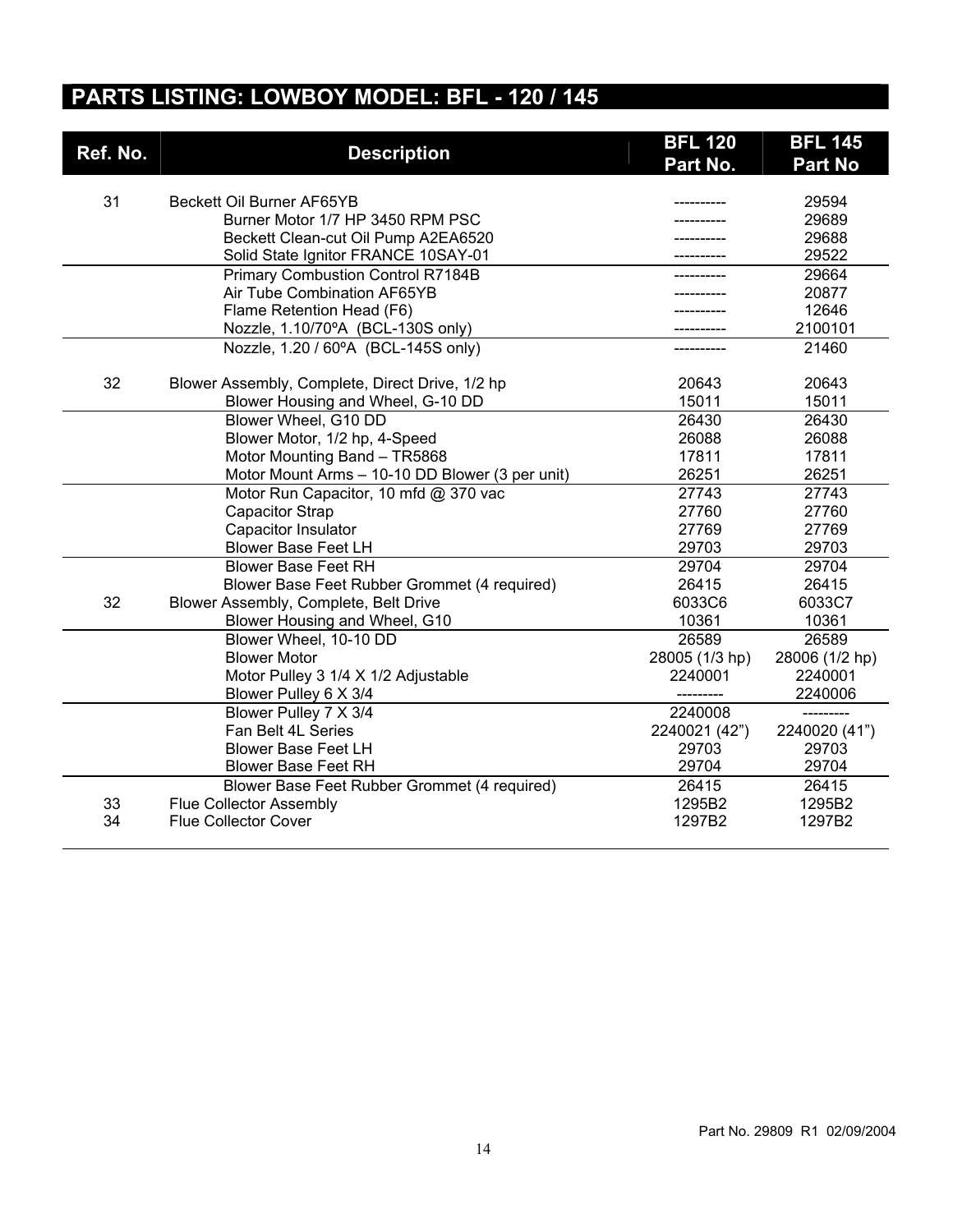## **PARTS LISTING: LOWBOY MODEL: BFL - 120T / 145T**

| Ref.<br>No. | <b>Description</b>                                                                                       | <b>BFL 120T</b><br>Part No. | <b>BFL 145T</b><br>Part No. |
|-------------|----------------------------------------------------------------------------------------------------------|-----------------------------|-----------------------------|
|             | All parts are the same as listed on the previous pages for Model BFL-120 & 145 except where noted below. |                             |                             |
| 4           | <b>Blower Division Panel Assembly</b>                                                                    | 29114                       | 29114                       |
| 5           | <b>Base Panel Assembly</b>                                                                               | 29106                       | 29106                       |
| 24          | Wire Harness Blower Direct Drive                                                                         | 27275                       | 27275                       |
| 25          | Wire Harness Fan & Limit                                                                                 | 26838                       | 26838                       |
| 26          | Fan Centre Assembly                                                                                      | 26857                       | 26857                       |
|             | Replacement Relay R8228B1012B                                                                            | 26854                       | 26854                       |
|             |                                                                                                          |                             |                             |
|             | Fuse ABC 15 Amp Slow Blow                                                                                | 2200096                     | 2200096                     |
|             | Fuse Holder HKP-HH BCL                                                                                   | 27089                       | 27089                       |
|             |                                                                                                          |                             |                             |
| 32          | Blower Assembly, Complete, Direct Drive, 1 hp                                                            | 26812                       | 26812                       |
|             | Blower Housing and Wheel, DCT1220-1104 DD                                                                | 26855                       | 26855                       |
|             | Blower Wheel, 12-11 DD                                                                                   | 26653                       | 26653                       |
|             | Blower Motor, 1 hp 3 Speed                                                                               | 26826                       | 26826                       |
|             | Motor Mounting Band - TR5868                                                                             | 17811                       | 17811                       |
|             | Motor Mount Arms - 12-11 DD Blower (3 per unit)                                                          | 17812                       | 17812                       |
|             | Motor Run Capacitor, 20 mfd @ 370 vac                                                                    | 27745                       | 27745                       |
|             | Capacitor Strap                                                                                          | 27761                       | 27761                       |
|             | Capacitor Insulator                                                                                      | 27768                       | 27768                       |
|             | <b>Blower Base Feet LH</b>                                                                               | 26013                       | 26013                       |
|             | <b>Blower Base Feet RH</b>                                                                               | 26012                       | 26012                       |
|             | Terminal Block #EE8-201                                                                                  | 26833                       | 26833                       |
|             | Blower Base Feet Rubber Grommet (4 required)                                                             | 26415                       | 26415                       |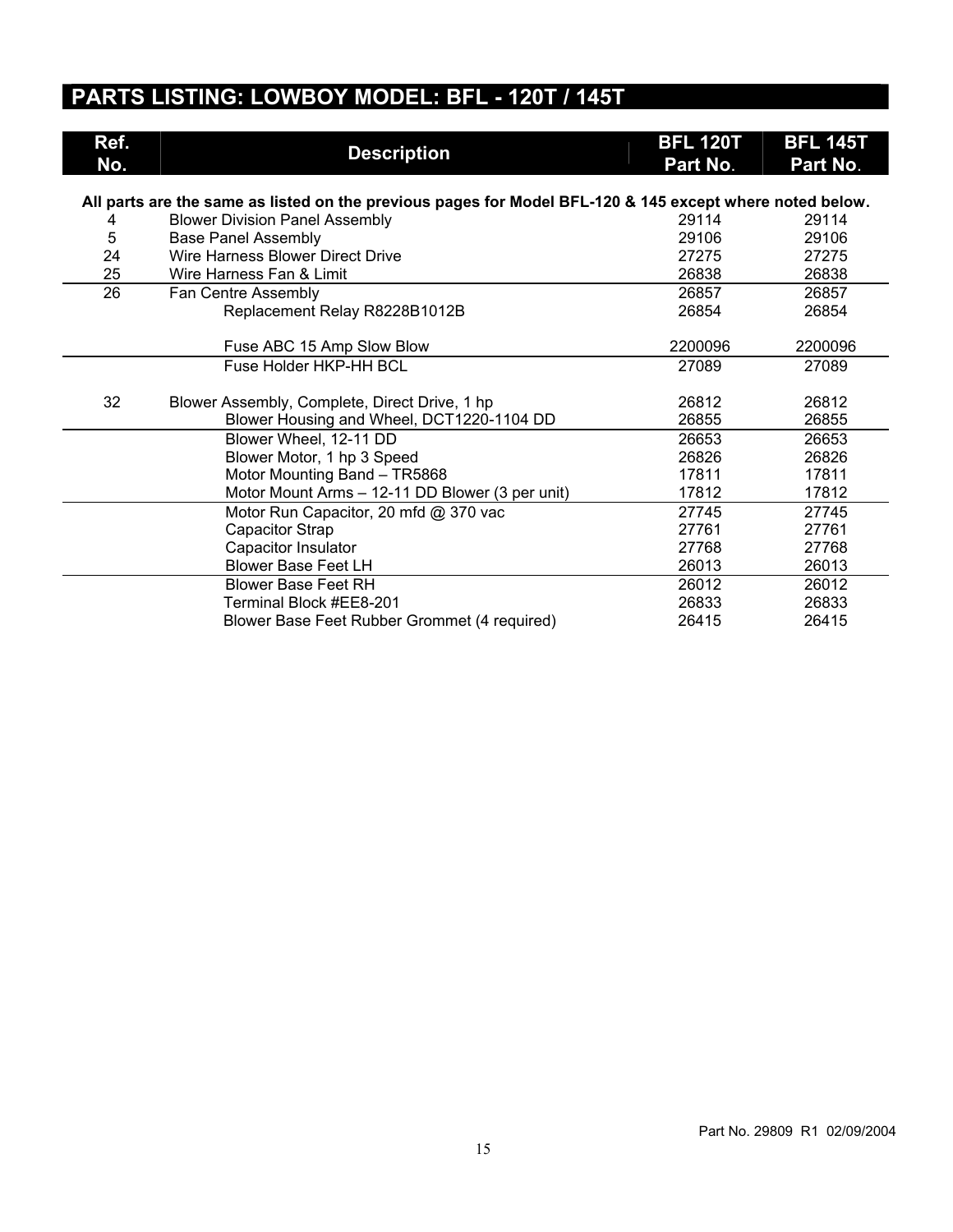#### **PARTS LISTING: LOWBOY MODEL: BFL - 100B2U**

| Ref. No. | <b>Description</b>                                                                                       | <b>BFL</b><br><b>100B2U</b><br>Part No. |
|----------|----------------------------------------------------------------------------------------------------------|-----------------------------------------|
|          | All parts are the same as listed on the previous pages for Model BFL-120 & 145 except where noted below. |                                         |
| 10       | <b>Heat Exchanger Assembly</b>                                                                           | 28405                                   |
| 13       | <b>Replacement Combustion Chamber</b>                                                                    | 27000WP                                 |
| 17       | Oil Burner Mounting Plate Assembly                                                                       | 27988                                   |
|          | <b>Sight Glass Cover Plate</b>                                                                           | 27982                                   |
|          | Sight Glass Gasket (2 per unit)                                                                          | 27985                                   |
|          | <b>Sight Glass</b>                                                                                       | 27986                                   |
|          | <b>Sight Glass Retainer Assembly</b>                                                                     | 27987                                   |
| 31       | Beckett Oil Burner AFII 150                                                                              | 29602                                   |
|          | Burner Motor 1/7 HP 3450 RPM PSC                                                                         | 28907                                   |
|          | Beckett Clean-cut Oil Pump A2EA6520                                                                      | 29688                                   |
|          | Solid State Ignitor FRANCE 10SAY-01                                                                      | 28558                                   |
|          | Primary Combustion Control R7184P                                                                        | 29649                                   |
|          | Air Tube Combination FBX80HGXS                                                                           | 28561                                   |
|          | Flame Retention Head (FB3)                                                                               | 28533                                   |
|          | Nozzle, .75/60°A (BFL-100B2U only)                                                                       | 27993                                   |
|          |                                                                                                          |                                         |
| 33       | Flue Connector Assembly 6" to 4" 90° Elbow                                                               | 28952                                   |
|          | Appliance Adaptor 4" Breach to 4" Vent (CFAA44P)                                                         | 28964                                   |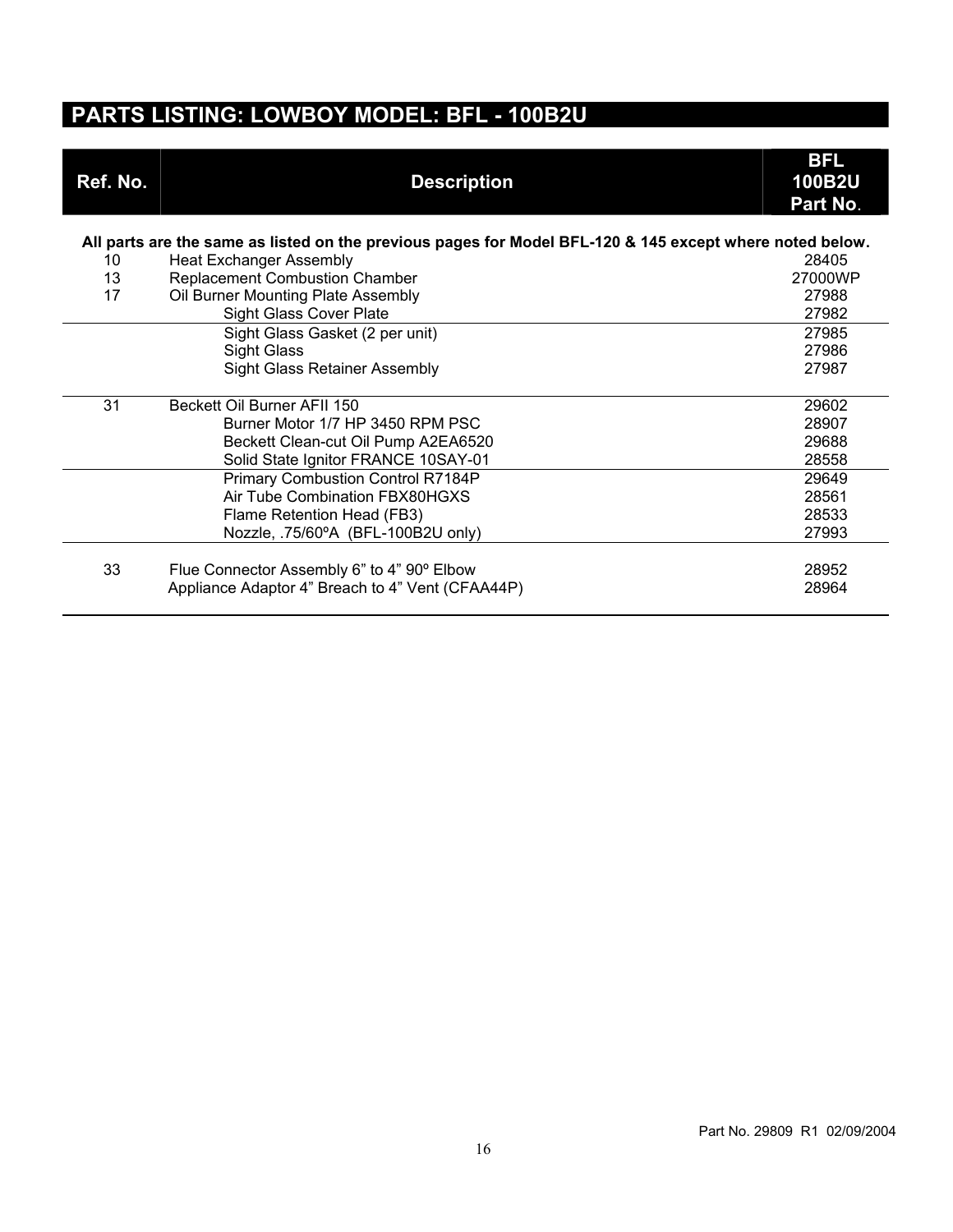

MODEL BML<br>DIAGRAM

Part No. 29809 R1 02/09/2004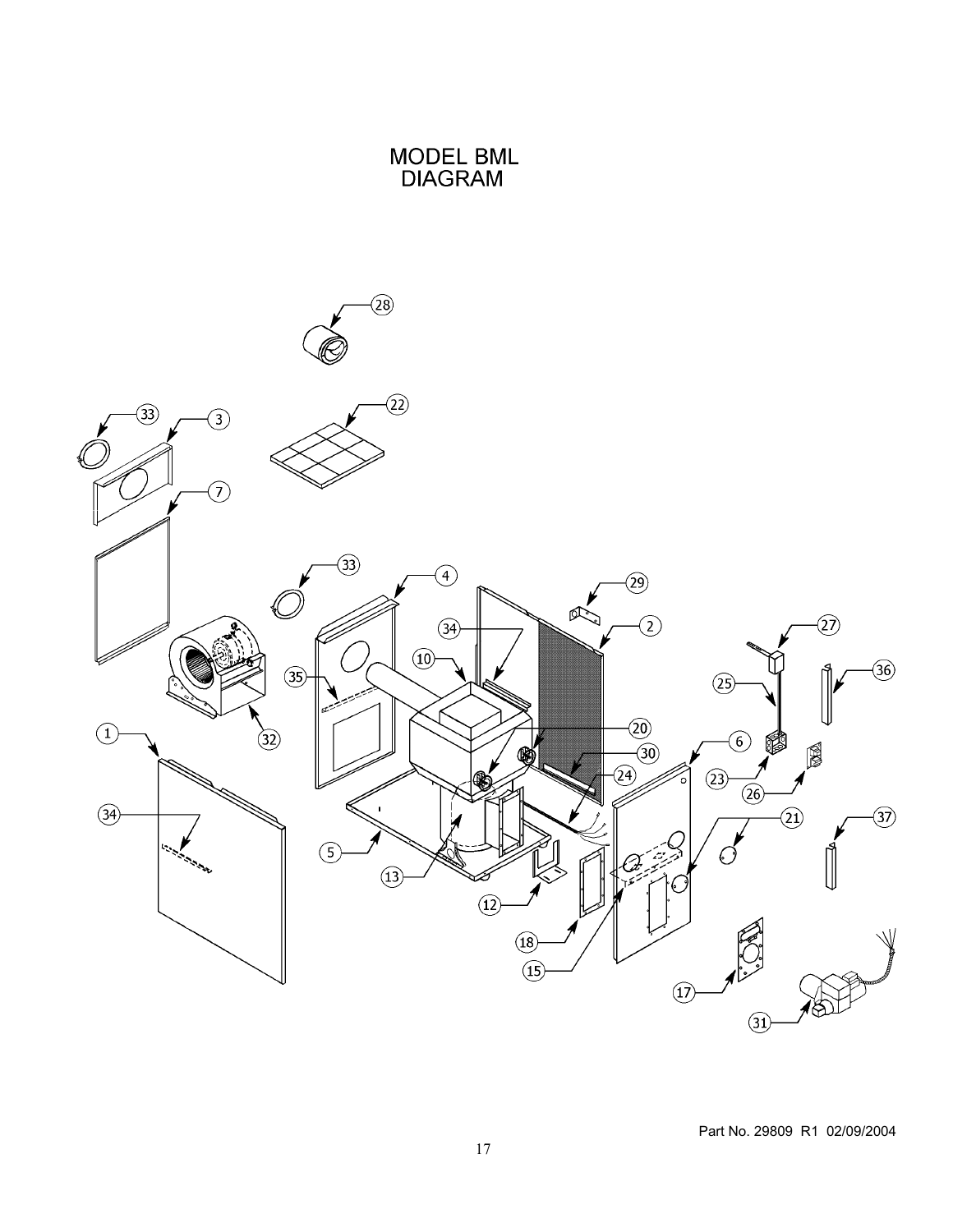## **PARTS LISTING: LOWBOY MODEL: BML - 80**

| Left Side Panel Assembly<br>28473L<br>1<br>2<br>28472L<br><b>Right Side Panel Assembly</b><br>3<br><b>Upper Rear Panel</b><br>27368L<br>4<br><b>Blower Division Panel Assembly</b><br>28474<br>5<br>27364<br><b>Base Panel Assembly</b><br>6<br><b>Front Panel</b><br>27359L<br>28479<br>Logo Bezel<br>28563<br>Logo Label<br><b>Blower Access Door</b><br>27367L<br>$\overline{7}$<br>Door Handle - PS-18<br>28673<br>28791<br>10<br><b>Heat Exchanger Assembly</b><br>12<br>27068<br><b>Firepot Bracket Assembly</b><br>13<br><b>Replacement Combustion Chamber</b><br>27000WP<br>Inner Front Baffle<br>15<br>27374<br>17<br>Oil Burner Mounting Plate Assembly<br>29873<br>27041<br>Inspection Door Gasket Left Hand<br>27040<br>Inspection Door Gasket Right Hand<br>27096<br><b>Inspection Door Gasket Centre</b><br>18<br>Pouch Gasket<br>2080175<br>1061A<br>20<br>Radiator Cleanout Cover Assembly<br>2080176<br>Cleanout Cover Gasket (2 per unit)<br>21<br><b>Casing Clean-out Cover</b><br>3011325A<br>22<br>2180032<br>Air Filter $-20 \times 20 \times 1$ (Permanent)<br>23<br><b>Junction Box</b><br>21318<br>24<br>Wire Harness Blower Direct Drive<br>27627<br>27627<br>Wire Harness Blower Belt Drive<br>27626<br>25<br>Wire Harness Fan & Limit<br>26<br>27740<br>Fan Centre<br>27740 Replacement Relay 9400-04Q1999<br>27767<br>27<br>27463<br>Fan & Limit Control L6064W 5", 200° F<br>28<br>Draft Regulator 5"<br>27494<br>Fan & Limit Support / Insulation Retainer<br>29<br>27577<br>30<br>Side Panel Insulation Retainer (2 per unit)<br>26047<br>31<br>Beckett Oil Burner AF76BHNS (Effective May 1,2003)<br>29844 |
|---------------------------------------------------------------------------------------------------------------------------------------------------------------------------------------------------------------------------------------------------------------------------------------------------------------------------------------------------------------------------------------------------------------------------------------------------------------------------------------------------------------------------------------------------------------------------------------------------------------------------------------------------------------------------------------------------------------------------------------------------------------------------------------------------------------------------------------------------------------------------------------------------------------------------------------------------------------------------------------------------------------------------------------------------------------------------------------------------------------------------------------------------------------------------------------------------------------------------------------------------------------------------------------------------------------------------------------------------------------------------------------------------------------------------------------------------------------------------------------------------------------------------------------------------------------------------------------------------------------------------------------------|
|                                                                                                                                                                                                                                                                                                                                                                                                                                                                                                                                                                                                                                                                                                                                                                                                                                                                                                                                                                                                                                                                                                                                                                                                                                                                                                                                                                                                                                                                                                                                                                                                                                             |
|                                                                                                                                                                                                                                                                                                                                                                                                                                                                                                                                                                                                                                                                                                                                                                                                                                                                                                                                                                                                                                                                                                                                                                                                                                                                                                                                                                                                                                                                                                                                                                                                                                             |
|                                                                                                                                                                                                                                                                                                                                                                                                                                                                                                                                                                                                                                                                                                                                                                                                                                                                                                                                                                                                                                                                                                                                                                                                                                                                                                                                                                                                                                                                                                                                                                                                                                             |
|                                                                                                                                                                                                                                                                                                                                                                                                                                                                                                                                                                                                                                                                                                                                                                                                                                                                                                                                                                                                                                                                                                                                                                                                                                                                                                                                                                                                                                                                                                                                                                                                                                             |
|                                                                                                                                                                                                                                                                                                                                                                                                                                                                                                                                                                                                                                                                                                                                                                                                                                                                                                                                                                                                                                                                                                                                                                                                                                                                                                                                                                                                                                                                                                                                                                                                                                             |
|                                                                                                                                                                                                                                                                                                                                                                                                                                                                                                                                                                                                                                                                                                                                                                                                                                                                                                                                                                                                                                                                                                                                                                                                                                                                                                                                                                                                                                                                                                                                                                                                                                             |
|                                                                                                                                                                                                                                                                                                                                                                                                                                                                                                                                                                                                                                                                                                                                                                                                                                                                                                                                                                                                                                                                                                                                                                                                                                                                                                                                                                                                                                                                                                                                                                                                                                             |
|                                                                                                                                                                                                                                                                                                                                                                                                                                                                                                                                                                                                                                                                                                                                                                                                                                                                                                                                                                                                                                                                                                                                                                                                                                                                                                                                                                                                                                                                                                                                                                                                                                             |
|                                                                                                                                                                                                                                                                                                                                                                                                                                                                                                                                                                                                                                                                                                                                                                                                                                                                                                                                                                                                                                                                                                                                                                                                                                                                                                                                                                                                                                                                                                                                                                                                                                             |
|                                                                                                                                                                                                                                                                                                                                                                                                                                                                                                                                                                                                                                                                                                                                                                                                                                                                                                                                                                                                                                                                                                                                                                                                                                                                                                                                                                                                                                                                                                                                                                                                                                             |
|                                                                                                                                                                                                                                                                                                                                                                                                                                                                                                                                                                                                                                                                                                                                                                                                                                                                                                                                                                                                                                                                                                                                                                                                                                                                                                                                                                                                                                                                                                                                                                                                                                             |
|                                                                                                                                                                                                                                                                                                                                                                                                                                                                                                                                                                                                                                                                                                                                                                                                                                                                                                                                                                                                                                                                                                                                                                                                                                                                                                                                                                                                                                                                                                                                                                                                                                             |
|                                                                                                                                                                                                                                                                                                                                                                                                                                                                                                                                                                                                                                                                                                                                                                                                                                                                                                                                                                                                                                                                                                                                                                                                                                                                                                                                                                                                                                                                                                                                                                                                                                             |
|                                                                                                                                                                                                                                                                                                                                                                                                                                                                                                                                                                                                                                                                                                                                                                                                                                                                                                                                                                                                                                                                                                                                                                                                                                                                                                                                                                                                                                                                                                                                                                                                                                             |
|                                                                                                                                                                                                                                                                                                                                                                                                                                                                                                                                                                                                                                                                                                                                                                                                                                                                                                                                                                                                                                                                                                                                                                                                                                                                                                                                                                                                                                                                                                                                                                                                                                             |
|                                                                                                                                                                                                                                                                                                                                                                                                                                                                                                                                                                                                                                                                                                                                                                                                                                                                                                                                                                                                                                                                                                                                                                                                                                                                                                                                                                                                                                                                                                                                                                                                                                             |
|                                                                                                                                                                                                                                                                                                                                                                                                                                                                                                                                                                                                                                                                                                                                                                                                                                                                                                                                                                                                                                                                                                                                                                                                                                                                                                                                                                                                                                                                                                                                                                                                                                             |
|                                                                                                                                                                                                                                                                                                                                                                                                                                                                                                                                                                                                                                                                                                                                                                                                                                                                                                                                                                                                                                                                                                                                                                                                                                                                                                                                                                                                                                                                                                                                                                                                                                             |
|                                                                                                                                                                                                                                                                                                                                                                                                                                                                                                                                                                                                                                                                                                                                                                                                                                                                                                                                                                                                                                                                                                                                                                                                                                                                                                                                                                                                                                                                                                                                                                                                                                             |
|                                                                                                                                                                                                                                                                                                                                                                                                                                                                                                                                                                                                                                                                                                                                                                                                                                                                                                                                                                                                                                                                                                                                                                                                                                                                                                                                                                                                                                                                                                                                                                                                                                             |
|                                                                                                                                                                                                                                                                                                                                                                                                                                                                                                                                                                                                                                                                                                                                                                                                                                                                                                                                                                                                                                                                                                                                                                                                                                                                                                                                                                                                                                                                                                                                                                                                                                             |
|                                                                                                                                                                                                                                                                                                                                                                                                                                                                                                                                                                                                                                                                                                                                                                                                                                                                                                                                                                                                                                                                                                                                                                                                                                                                                                                                                                                                                                                                                                                                                                                                                                             |
|                                                                                                                                                                                                                                                                                                                                                                                                                                                                                                                                                                                                                                                                                                                                                                                                                                                                                                                                                                                                                                                                                                                                                                                                                                                                                                                                                                                                                                                                                                                                                                                                                                             |
|                                                                                                                                                                                                                                                                                                                                                                                                                                                                                                                                                                                                                                                                                                                                                                                                                                                                                                                                                                                                                                                                                                                                                                                                                                                                                                                                                                                                                                                                                                                                                                                                                                             |
|                                                                                                                                                                                                                                                                                                                                                                                                                                                                                                                                                                                                                                                                                                                                                                                                                                                                                                                                                                                                                                                                                                                                                                                                                                                                                                                                                                                                                                                                                                                                                                                                                                             |
|                                                                                                                                                                                                                                                                                                                                                                                                                                                                                                                                                                                                                                                                                                                                                                                                                                                                                                                                                                                                                                                                                                                                                                                                                                                                                                                                                                                                                                                                                                                                                                                                                                             |
|                                                                                                                                                                                                                                                                                                                                                                                                                                                                                                                                                                                                                                                                                                                                                                                                                                                                                                                                                                                                                                                                                                                                                                                                                                                                                                                                                                                                                                                                                                                                                                                                                                             |
|                                                                                                                                                                                                                                                                                                                                                                                                                                                                                                                                                                                                                                                                                                                                                                                                                                                                                                                                                                                                                                                                                                                                                                                                                                                                                                                                                                                                                                                                                                                                                                                                                                             |
|                                                                                                                                                                                                                                                                                                                                                                                                                                                                                                                                                                                                                                                                                                                                                                                                                                                                                                                                                                                                                                                                                                                                                                                                                                                                                                                                                                                                                                                                                                                                                                                                                                             |
|                                                                                                                                                                                                                                                                                                                                                                                                                                                                                                                                                                                                                                                                                                                                                                                                                                                                                                                                                                                                                                                                                                                                                                                                                                                                                                                                                                                                                                                                                                                                                                                                                                             |
|                                                                                                                                                                                                                                                                                                                                                                                                                                                                                                                                                                                                                                                                                                                                                                                                                                                                                                                                                                                                                                                                                                                                                                                                                                                                                                                                                                                                                                                                                                                                                                                                                                             |
|                                                                                                                                                                                                                                                                                                                                                                                                                                                                                                                                                                                                                                                                                                                                                                                                                                                                                                                                                                                                                                                                                                                                                                                                                                                                                                                                                                                                                                                                                                                                                                                                                                             |
|                                                                                                                                                                                                                                                                                                                                                                                                                                                                                                                                                                                                                                                                                                                                                                                                                                                                                                                                                                                                                                                                                                                                                                                                                                                                                                                                                                                                                                                                                                                                                                                                                                             |
|                                                                                                                                                                                                                                                                                                                                                                                                                                                                                                                                                                                                                                                                                                                                                                                                                                                                                                                                                                                                                                                                                                                                                                                                                                                                                                                                                                                                                                                                                                                                                                                                                                             |
|                                                                                                                                                                                                                                                                                                                                                                                                                                                                                                                                                                                                                                                                                                                                                                                                                                                                                                                                                                                                                                                                                                                                                                                                                                                                                                                                                                                                                                                                                                                                                                                                                                             |
|                                                                                                                                                                                                                                                                                                                                                                                                                                                                                                                                                                                                                                                                                                                                                                                                                                                                                                                                                                                                                                                                                                                                                                                                                                                                                                                                                                                                                                                                                                                                                                                                                                             |
| 29689<br>Burner Motor 1/7 HP 3450 RPM PSC                                                                                                                                                                                                                                                                                                                                                                                                                                                                                                                                                                                                                                                                                                                                                                                                                                                                                                                                                                                                                                                                                                                                                                                                                                                                                                                                                                                                                                                                                                                                                                                                   |
| Beckett Clean-cut Oil Pump A2EA6520<br>29688                                                                                                                                                                                                                                                                                                                                                                                                                                                                                                                                                                                                                                                                                                                                                                                                                                                                                                                                                                                                                                                                                                                                                                                                                                                                                                                                                                                                                                                                                                                                                                                                |
| Solid State Ignitor FRANCE 10SAY-04<br>29522                                                                                                                                                                                                                                                                                                                                                                                                                                                                                                                                                                                                                                                                                                                                                                                                                                                                                                                                                                                                                                                                                                                                                                                                                                                                                                                                                                                                                                                                                                                                                                                                |
| 27260<br>Primary Combustion Control R8184N                                                                                                                                                                                                                                                                                                                                                                                                                                                                                                                                                                                                                                                                                                                                                                                                                                                                                                                                                                                                                                                                                                                                                                                                                                                                                                                                                                                                                                                                                                                                                                                                  |
| 29881<br>Air Tube Combination (After may 1,2003)                                                                                                                                                                                                                                                                                                                                                                                                                                                                                                                                                                                                                                                                                                                                                                                                                                                                                                                                                                                                                                                                                                                                                                                                                                                                                                                                                                                                                                                                                                                                                                                            |
| Flame Retention Head (F0)<br>11960                                                                                                                                                                                                                                                                                                                                                                                                                                                                                                                                                                                                                                                                                                                                                                                                                                                                                                                                                                                                                                                                                                                                                                                                                                                                                                                                                                                                                                                                                                                                                                                                          |
| Nozzle, .65/80°A (BML-80 only) (after May1, 2003)<br>2100086                                                                                                                                                                                                                                                                                                                                                                                                                                                                                                                                                                                                                                                                                                                                                                                                                                                                                                                                                                                                                                                                                                                                                                                                                                                                                                                                                                                                                                                                                                                                                                                |
| Oil Burner AF72BOPWHS (Prior to may 1,2003)<br>28778                                                                                                                                                                                                                                                                                                                                                                                                                                                                                                                                                                                                                                                                                                                                                                                                                                                                                                                                                                                                                                                                                                                                                                                                                                                                                                                                                                                                                                                                                                                                                                                        |
| Air Tube Combination AF72BOPWHS (Prior to May 1, 2003<br>28809                                                                                                                                                                                                                                                                                                                                                                                                                                                                                                                                                                                                                                                                                                                                                                                                                                                                                                                                                                                                                                                                                                                                                                                                                                                                                                                                                                                                                                                                                                                                                                              |
| Nozzle, .65/60°A (BML-80 only) (Prior to May 1, 2003)<br>27491                                                                                                                                                                                                                                                                                                                                                                                                                                                                                                                                                                                                                                                                                                                                                                                                                                                                                                                                                                                                                                                                                                                                                                                                                                                                                                                                                                                                                                                                                                                                                                              |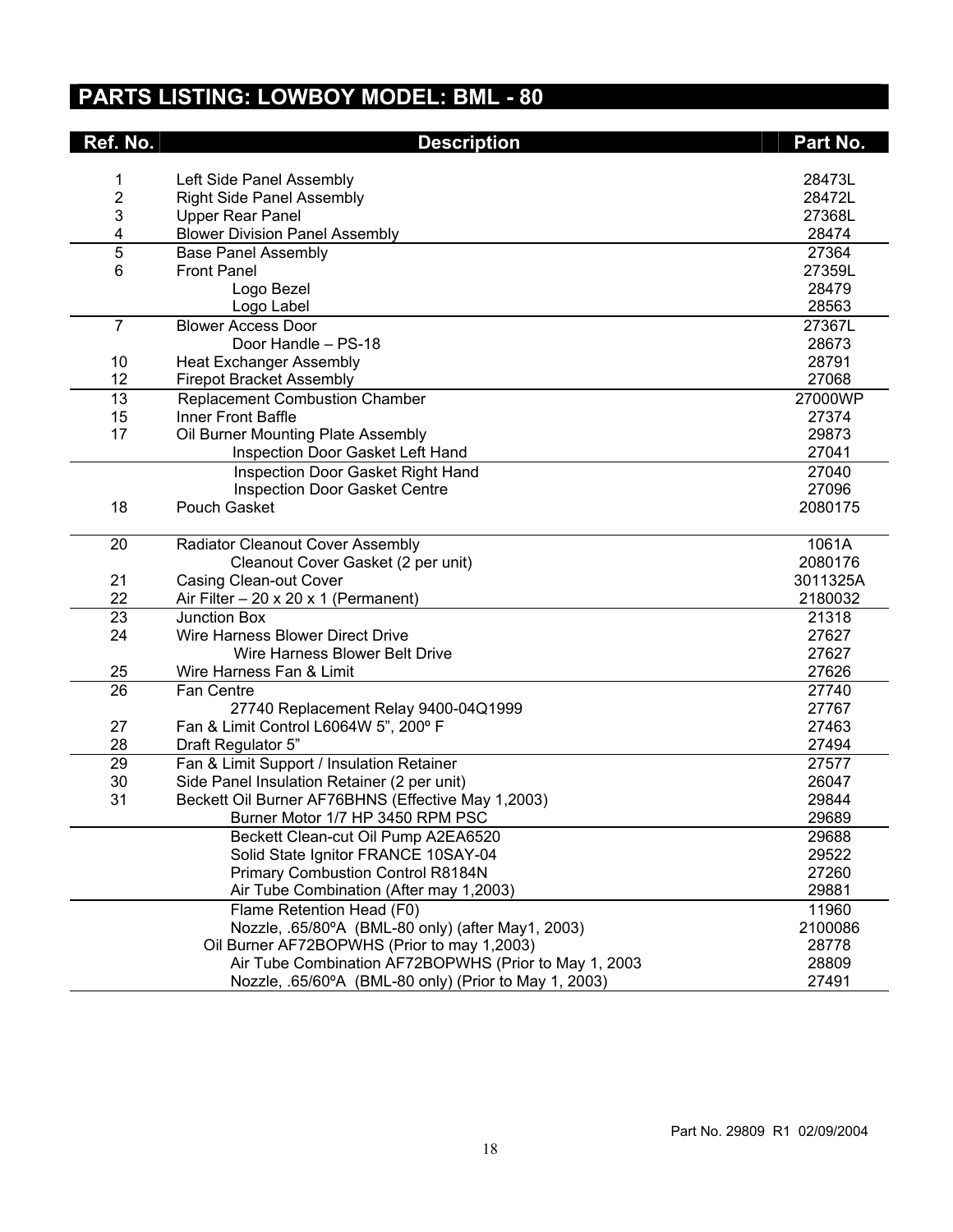## **PARTS LISTING: LOWBOY MODEL: BML - 80**

| Ref. No. | <b>Description</b>                              | Part No.       |
|----------|-------------------------------------------------|----------------|
| 32       | Blower Assembly, Complete, Direct Drive, 1/2 hp | 27488          |
|          | Blower Housing and Wheel, GT10 DD Special       | 15010          |
|          | Blower Wheel, G10 DD                            | 26430          |
|          | Blower Motor, 1/2 hp, 4-Speed                   | 26088          |
|          | Motor Mounting Band - TR5868                    | 17811          |
|          | Motor Mount Arms - 10-10 DD Blower (3 per unit) | 26251          |
|          | Motor Run Capacitor, 10 mfd @ 370 vac           | 27743          |
|          | Capacitor Strap                                 | 27760          |
|          | Capacitor Insulator                             | 27769          |
|          | <b>Blower Base Feet LH</b>                      | 29233          |
|          | <b>Blower Base Feet RH</b>                      | 29232          |
|          | Blower Base Feet Rubber Grommet (4 required)    | 26415          |
| 32       | Blower Assembly, Complete, Belt Drive           | 27625          |
|          | Blower Housing and Wheel, GT10 Special          | 17996          |
|          | Blower Wheel, 10-10 BD                          | 26589          |
|          | <b>Blower Motor</b>                             | 28006 (1/2 hp) |
|          | Motor Pulley 3 1/4 X 1/2 Adjustable             | 2240001        |
|          | Blower Pulley 7 X 3/4                           | 2240008        |
|          | Fan Belt 4L Series                              | 2240017 (38")  |
|          | Blower Base Feet LH                             | 29233          |
|          | <b>Blower Base Feet RH</b>                      | 29232          |
|          | Blower Base Feet Rubber Grommet (4 required)    | 26415          |
| 33       | Flue Pipe Collar (2 per unit)                   | 27476          |
| 34       | Side Panel Filter Support (2 per unit)          | 27370          |
| 35       | <b>Blower Division Filter Support</b>           | 27369          |
| 36       | <b>Upper Wire Retainer</b>                      | 27495          |
| 37       | <b>Lower Wire Retainer</b>                      | 27510          |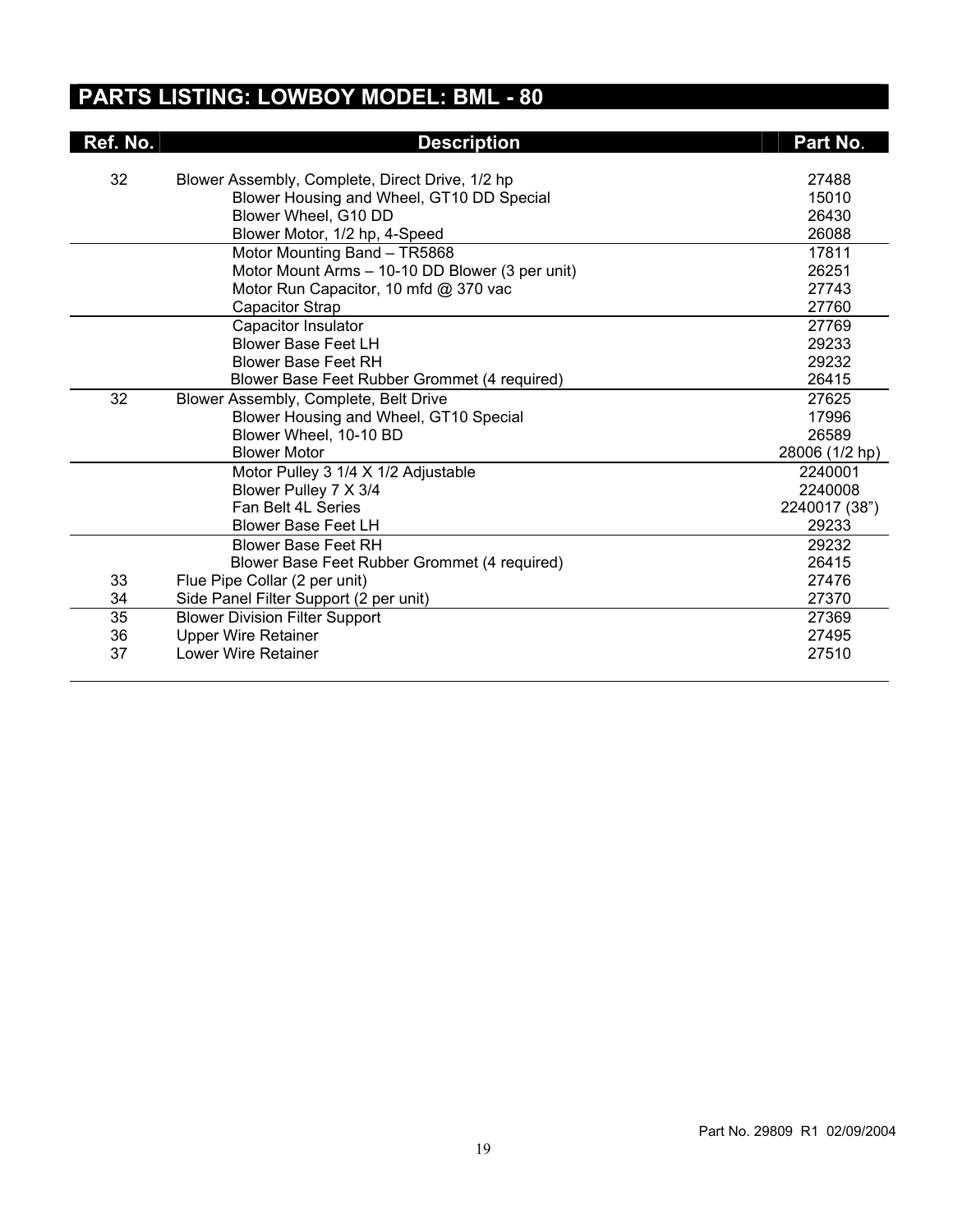#### **PARTS LISTING: LOWBOY MODEL: BML - 80B2U**

| Ref. No. | <b>Description</b>                                                                                | Part No. |
|----------|---------------------------------------------------------------------------------------------------|----------|
|          |                                                                                                   |          |
|          | All parts are the same as listed on the previous pages for Model BML-80 except where noted below. |          |
| 17       | Oil Burner Mounting Plate Assembly                                                                | 27988    |
|          | <b>Sight Glass Cover Plate</b>                                                                    | 27982    |
|          | Sight Glass Gasket (2 per unit)                                                                   | 27985    |
|          | <b>Sight Glass</b>                                                                                | 27986    |
|          | Sight Glass Retainer Assembly                                                                     | 27987    |
|          |                                                                                                   |          |
| 31       | Beckett Oil Burner AFII 85                                                                        | 29600    |
|          | Burner Motor 1/7 HP 3450 RPM PSC                                                                  | 28907    |
|          | Beckett Clean-cut Oil Pump A2EA6520                                                               | 29688    |
|          | Solid State Ignitor FRANCE 10SAY-01                                                               | 28588    |
|          | Primary Combustion Control R7184P                                                                 | 29649    |
|          | <b>Air Tube Combination FBX80HFXS</b>                                                             | 28542    |
|          | Flame Retention Head (FB3)                                                                        | 28533    |
|          | Nozzle, .60/60°A (BML-80B2U only)                                                                 | 28017    |
| 33       | Appliance Adaptor 5" Breach to 3" Vent (CFAA53P)                                                  | 28965    |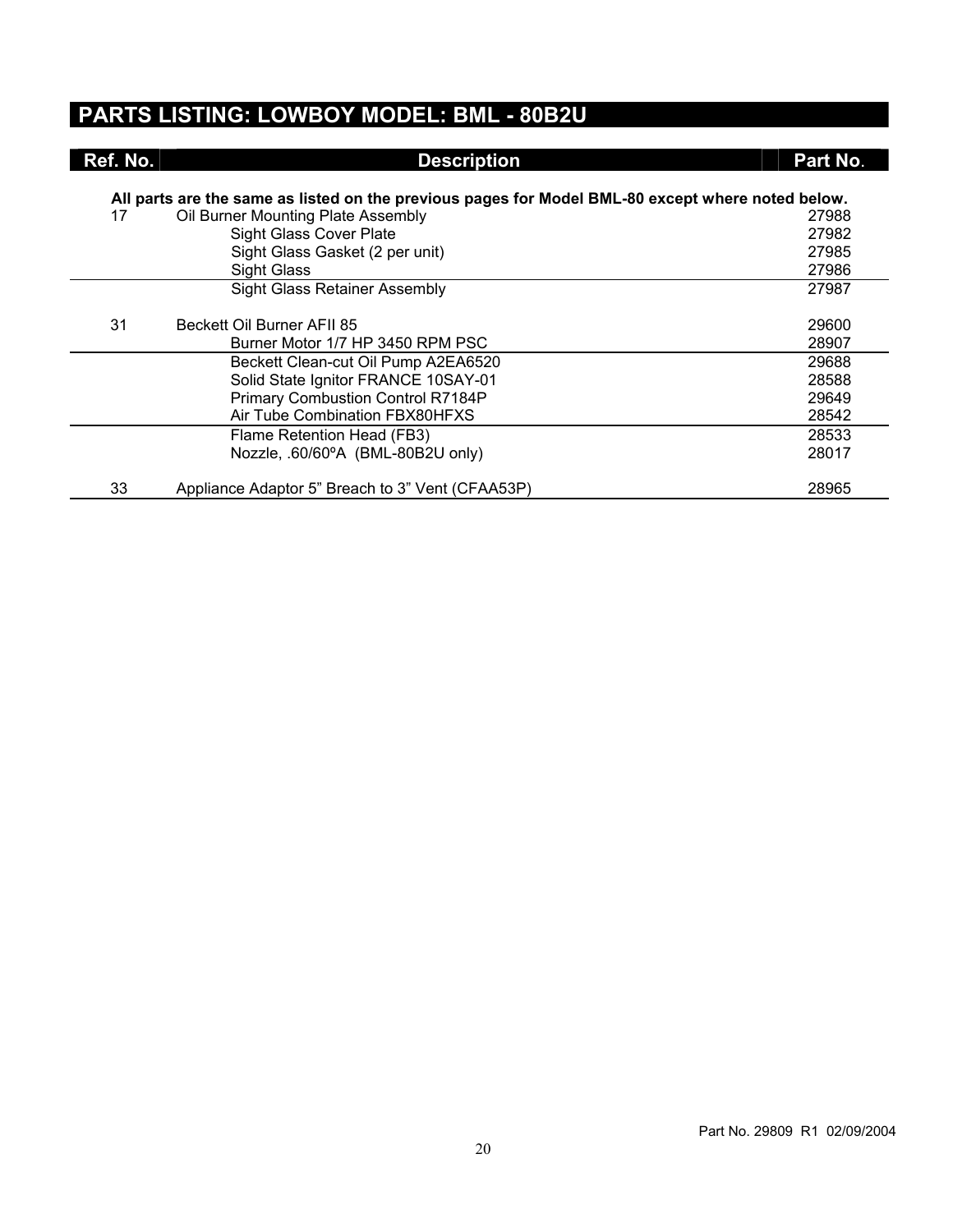## MODEL HML-B, HTL-100C<br>DIAGRAM

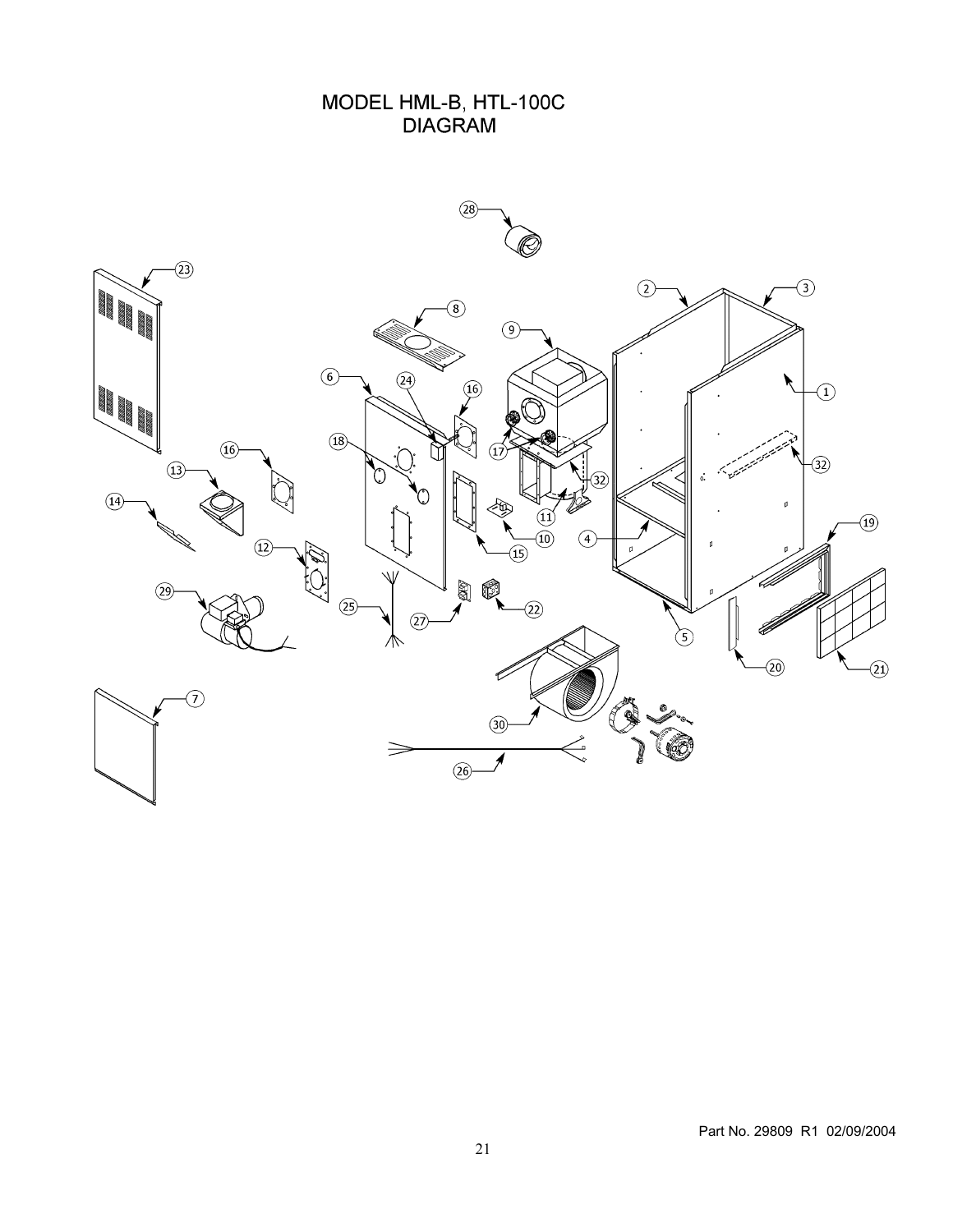## **PARTS LISTING: HIGHBOY MODEL: HML - 80B / HTL 100C**

| Ref. No.       | <b>Description</b>                                       | <b>HML 80B</b> | <b>HTL 100C</b> |
|----------------|----------------------------------------------------------|----------------|-----------------|
|                |                                                          | Part No.       | Part No.        |
|                |                                                          |                |                 |
| 1              | Left Side Panel Assembly                                 | 29187L         | 28457L          |
| $\overline{c}$ | <b>Right Side Panel Assembly</b>                         | 29186L         | 28456L          |
| 3              | <b>Rear Panel</b>                                        | 29205L         | 26209L          |
| 4              | <b>Blower Division Assembly</b>                          | 29189          | 28455           |
| $\overline{5}$ | <b>Base Panel</b>                                        | 26216          | 26216           |
| 6              | Inner Front Panel                                        | 29190          | 28428           |
| $\overline{7}$ | <b>Blower Access Panel</b>                               | 27721L         | 29122L          |
|                | Door Handle - P2-41                                      | 27368          | 27368           |
| 8              | <b>Top Panel</b>                                         | 21437L         | 21437L          |
| $\overline{9}$ | <b>Heat Exchanger Assembly</b>                           | 28675          | 26569           |
| 10             | <b>Combustion Chamber Retainer Bracket</b>               | 27068          | 4141185A        |
| 11             | <b>Replacement Combustion Chamber</b>                    | 27000WP        | 8823B1          |
| 12             | Oil Burner Mounting Plate                                | 1214B          | 1214B           |
| 13             | <b>Flue Collector Assembly</b>                           | 27734          | 1295B2          |
| 14             | <b>Flue Collector Cover</b>                              | 1297B2         | 1297B2          |
| 15             | Pouch Gasket                                             | 2080175        | 2080175         |
| 16             | Flue Collar Gasket (2 per unit)                          | 21994          | 21994           |
| 17             | Radiator Cleanout Cover (2 per unit)                     | 1061A          | 1061A           |
| 18             | Casing Cleanout Cover (2 per unit)                       | 3011325A       | 3011325A        |
| 19             | Filter Frame 16" X 25"                                   | 18020          | 18020           |
| 20             | <b>Filter Frame End Support</b>                          | 5592B2         | 5592B2          |
| 21             | Filter 16" X 25" Permanent                               | 2180023        | 2180023         |
| 22             | <b>Junction Box</b>                                      | 21318          | 21318           |
| 23             | <b>Upper Door Panel</b>                                  | 30164L         | 21338L          |
|                | Logo Bezel                                               | 28479          | 28479           |
|                | Logo Label                                               | 28563          | 28563           |
| 24             | Fan & Limit L4064W1254B 11" Set @ 200° F (HML B only)    | 27779          | ----------      |
|                | Fan & Limit L6064A1003B 11" Set @ 210° F (HTL C only)    |                | 18121           |
| 25             | Wire Harness, Fan & Limit                                | 27751          | 29422           |
| 26             | Wire Harness, Blower                                     | 26591          | 26591           |
| 27             | Fan Center, 40 va, SPDT, 57-01V18BC4E231                 | 27740          | 27740           |
|                | <b>Replacement Relay</b>                                 | 27767          | 27767           |
| 28             | <b>Draft Regulator</b>                                   | 27494 (5")     | 12240 (6")      |
| 29             | Oil Burner Assembly, Beckett AF65XN                      | 27994          | 29593           |
|                | Burner Motor 1/7 HP 3450 RPM PSC                         | 29689          | 29689           |
|                | Beckett Clean-cut Oil Pump A2EA6520                      | 29688          | 29688           |
|                | Solid State Ignitor FRANCE 10SAY-01                      | 29522          | 29522           |
|                | Primary Combustion Control R8184N                        | 27260          |                 |
|                | <b>Primary Combustion Control R7184B</b>                 |                | 29664           |
|                | Air Tube Combination AF72BOPWHS (HML B only)             | 28809          |                 |
|                | Air Tube Combination AF65XN (HTL C only)                 |                | 11986           |
|                | <b>Flame Retention Head</b>                              | 11960 (F0)     | 11961 (F3)      |
|                | Nozzle, .65/60°A (HML-80B only)                          | 27491          |                 |
|                | Nozzle, .85/80°A (HTL-100C only)                         |                | 2100036         |
| ***            | Parts Listed below are for units built after May 1, 2003 |                |                 |
|                | Oil Burner Assembly, Beckett AF76BNHS                    | 29844          |                 |
|                | Air Tube Combination AF76BHNS (HML B only)               | 29881          |                 |
|                | Nozzle, .65/80°A (HML-80B only)                          | 2100086        |                 |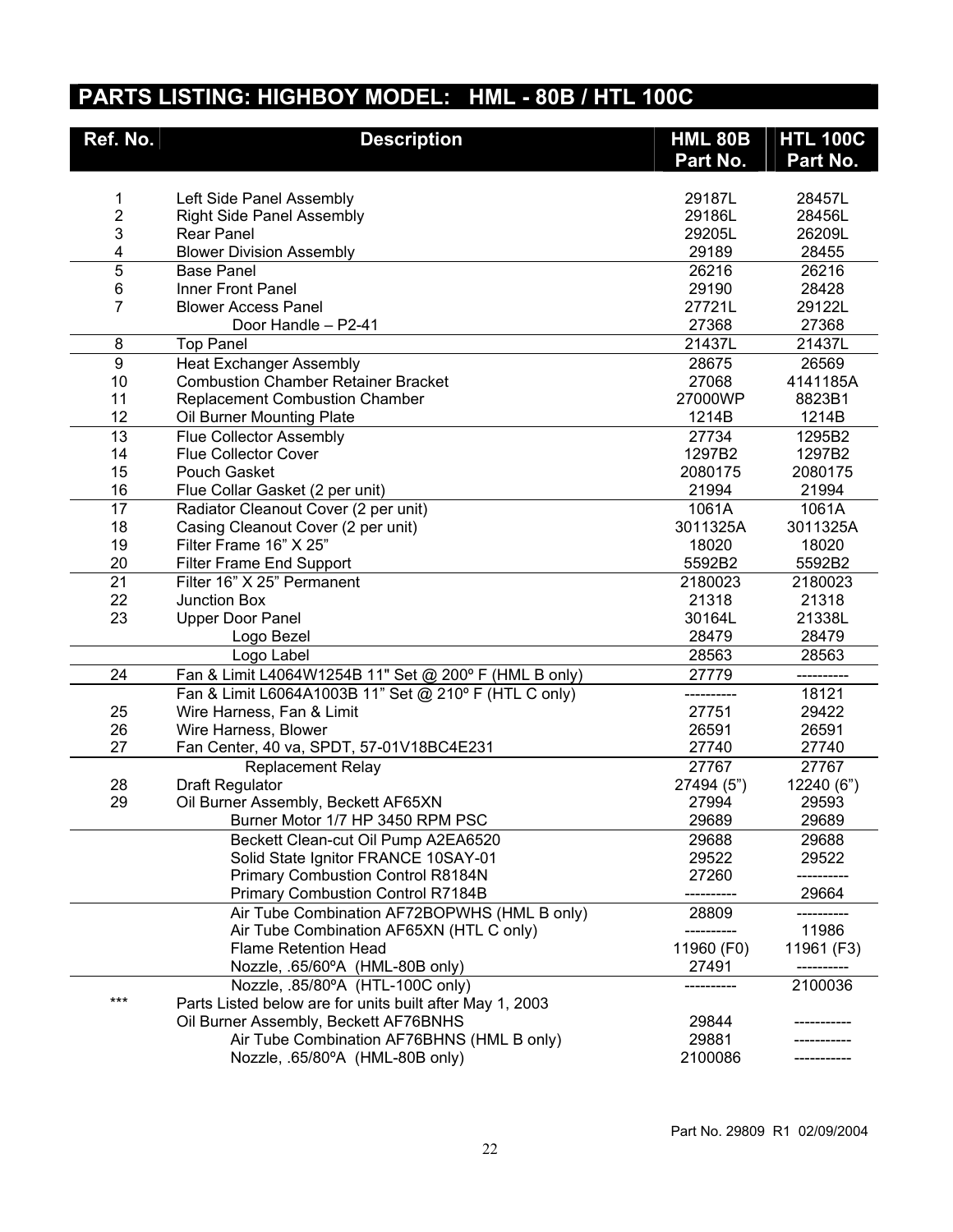## **PARTS LISTING: HIGHBOY MODEL: HML - 80B / HTL 100C**

| Ref. No. | <b>Description</b>                              | <b>HML 80B</b><br>Part No. | <b>HTL 100C</b><br>Part No. |
|----------|-------------------------------------------------|----------------------------|-----------------------------|
| 30       | <b>Blower Assembly Direct Drive</b>             | 27723                      | 26564                       |
|          | Blower Housing and Wheel, GT10 DD (HML-B only)  | 28142                      |                             |
|          | Blower Housing and Wheel, G10 DD (HTL-C only)   | --------                   | 15011                       |
|          | Blower Wheel, G10 DD                            | 26430                      | 26430                       |
|          | Blower Motor, 1/2 hp, 4-Speed                   | 26088                      | 26088                       |
|          | Motor Mounting Band - TR6884B                   | 17811                      | 17811                       |
|          | Motor Mount Arms - 10-10 DD Blower (3 per unit) | 26251                      | 26251                       |
|          | Motor Run Capacitor, 10 mfd @ 370 vac           | 27743                      | 27743                       |
|          | Capacitor Strap                                 | 27760                      | 27760                       |
|          | Capacitor Insulator                             | 27769                      | 27769                       |
|          | <b>Blower Slide Rail 2 Per</b>                  | 27733                      | 18189                       |
| 30       | <b>Blower Assembly Belt Drive</b>               | 27763                      | 26554                       |
|          | Blower Housing and Wheel, GT10 (HML-B only)     | 27790                      |                             |
|          | Blower Housing and Wheel, G10 (HTL-C only)      |                            | 10361                       |
|          | Blower Wheel, G10                               | 26589                      | 26589                       |
|          | Blower Motor, 1/2 hp, Single-Speed              | 28006                      | 28006                       |
|          | Motor Pulley 3 1/4 X 1/2 Adjustable             | 2240001                    | 2240001                     |
|          | Blower Pulley 7 X 3/4 (HML-B only)              | 2240008                    |                             |
|          | Blower Pulley 5 X 3/4 (HTL-C only)              |                            | 2240005                     |
|          | Fan Belt 4L Series (HML-B only)                 | 2240016 (37")              |                             |
|          | Fan Belt 4L Series (HTL-C only)                 |                            | 2240065 (35")               |
|          | Blower Slide Rail 2 Per                         | 27733                      | 18189                       |
| 32       | Right Side Panel, Air Baffle HML 80B            | 27731                      |                             |
|          | Heat Exchanger, Air Baffle HTL 100C             |                            | 26236                       |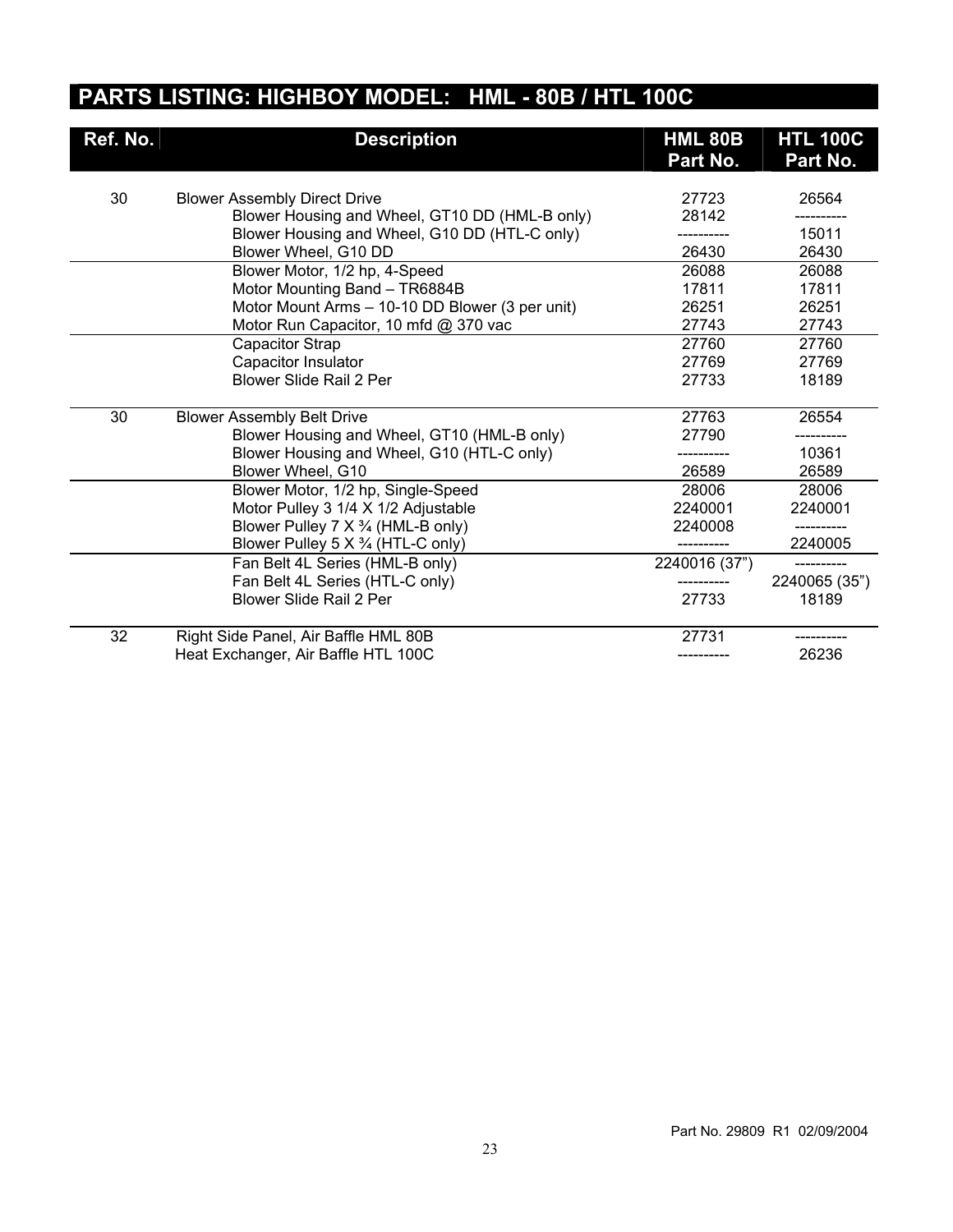#### **PARTS LISTING: HIGHBOY MODEL: HTL 100CT**

| Ref. No. | <b>Description</b>                                                                                  | <b>HTL 100CT</b><br>Part No. |
|----------|-----------------------------------------------------------------------------------------------------|------------------------------|
|          | All parts are the same as listed on the previous pages for Model HTL 100C except where noted below. |                              |
| 4        | <b>Blower Division Assembly</b>                                                                     | 29116                        |
| 26       | Wire Harness, Blower                                                                                | 29119                        |
| 27       | Fan Center, Assembly 40 va, SPDT                                                                    | 26857                        |
|          | Replacement Relay R8228B1012B                                                                       | 26854                        |
| 30       | Blower Assembly HTL 100CT                                                                           | 29117                        |
|          | Blower Housing and Wheel, DCT1220 1104 DD                                                           | 26855                        |
|          | Blower Wheel, 12-11 DD                                                                              | 26653                        |
|          | Blower Motor, 1 hp, 3-Speed                                                                         | 26826                        |
|          | Motor Mounting Band - TR6884B                                                                       | 17811                        |
|          | Motor Mount Arms 12-11 DD Blower (3 per unit)                                                       | 17812                        |
|          | Motor Run Capacitor, 20 mfd @ 370 vac                                                               | 27745                        |
|          | Capacitor Strap                                                                                     | 27761                        |
|          | Capacitor Insulator                                                                                 | 27768                        |
|          | <b>Blower Slide Rail 2 Per</b>                                                                      | 18189                        |
|          |                                                                                                     |                              |
|          | <b>Terminal Block EE8-201</b>                                                                       | 26833                        |
|          | Fuse ABC 15 Amp Slow Blow<br>Fuse Holder HKP-HH BCL                                                 | 2200096<br>27089             |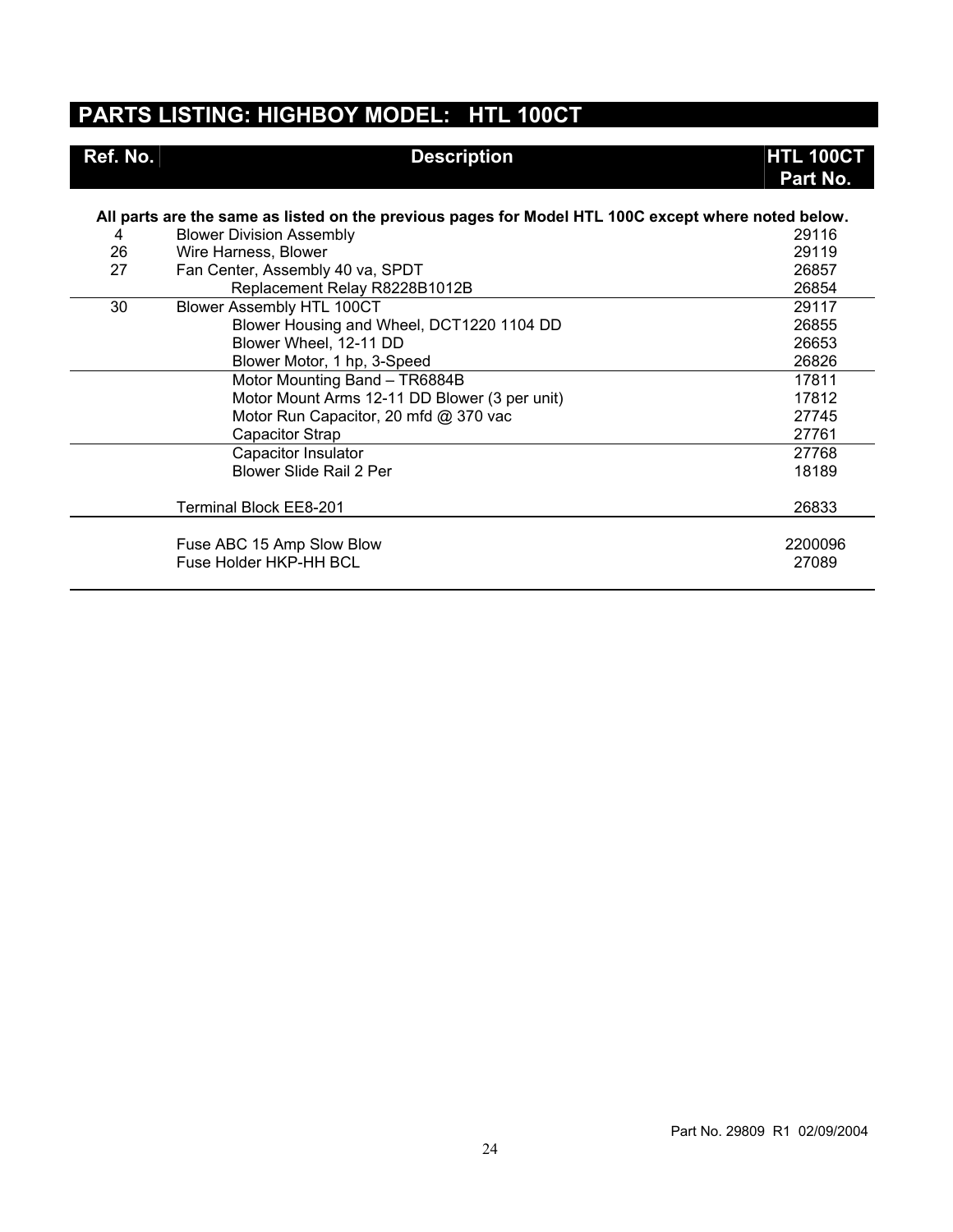#### **PARTS LISTING: LOWBOY MODEL: HML - 80BB2U**

| Ref.<br>No.                                                                                        | <b>Description</b>                               | HML 80BB2U<br>Part No. |  |
|----------------------------------------------------------------------------------------------------|--------------------------------------------------|------------------------|--|
| All parts are the same as listed on the previous pages for Model HML-80B except where noted below. |                                                  |                        |  |
| 12                                                                                                 | Oil Burner Mounting Plate Assembly               | 27988                  |  |
|                                                                                                    | <b>Sight Glass Cover Plate</b>                   | 27982                  |  |
|                                                                                                    | Sight Glass Gasket (2 per unit)                  | 27985                  |  |
|                                                                                                    | <b>Sight Glass</b>                               | 27986                  |  |
|                                                                                                    | Sight Glass Retainer Assembly                    | 27987                  |  |
| 13                                                                                                 | Flue Connector Assembly 6" to 4" 90° Elbow       | 28952                  |  |
|                                                                                                    | Appliance Adaptor 4" Breach to 3" Vent (CFAA43P) | 28963                  |  |
|                                                                                                    |                                                  |                        |  |
| 23                                                                                                 | <b>Upper Door Panel</b>                          | 27722L                 |  |
| 29                                                                                                 | Beckett Oil Burner AFII 85                       | 29600                  |  |
|                                                                                                    | Burner Motor 1/7 HP 3450 RPM PSC                 | 28907                  |  |
|                                                                                                    | Beckett Clean-cut Oil Pump A2EA6520              | 29688                  |  |
|                                                                                                    | Solid State Ignitor FRANCE 10SAY-01              | 28558                  |  |
|                                                                                                    | Primary Combustion Control R7184P                | 29649                  |  |
|                                                                                                    | Air Tube Combination FBX80HGXS                   | 28561                  |  |
|                                                                                                    | Flame Retention Head (FB3)                       | 28533                  |  |
|                                                                                                    | Nozzle, .60/60°A (HML-80BB2U only)               | 28017                  |  |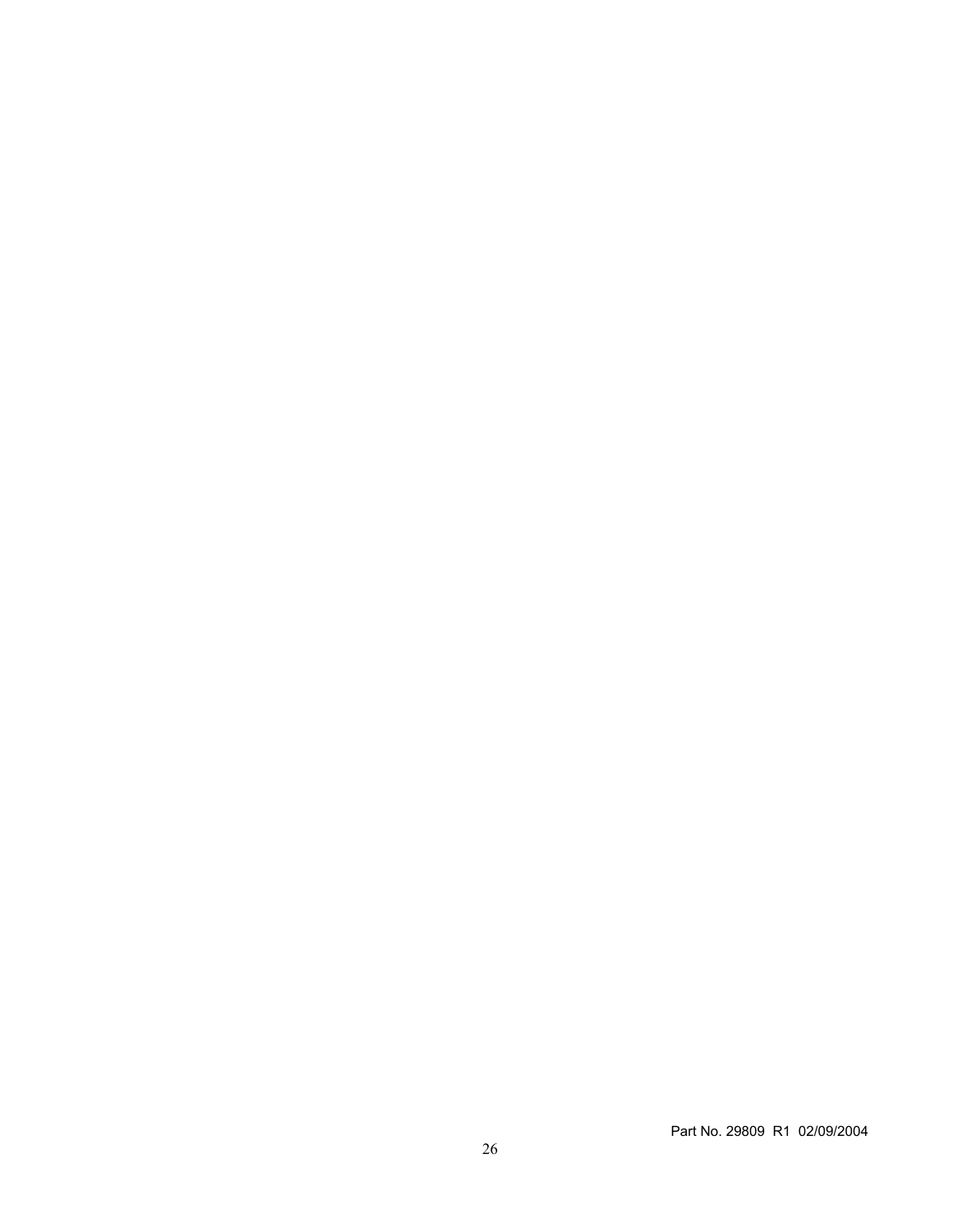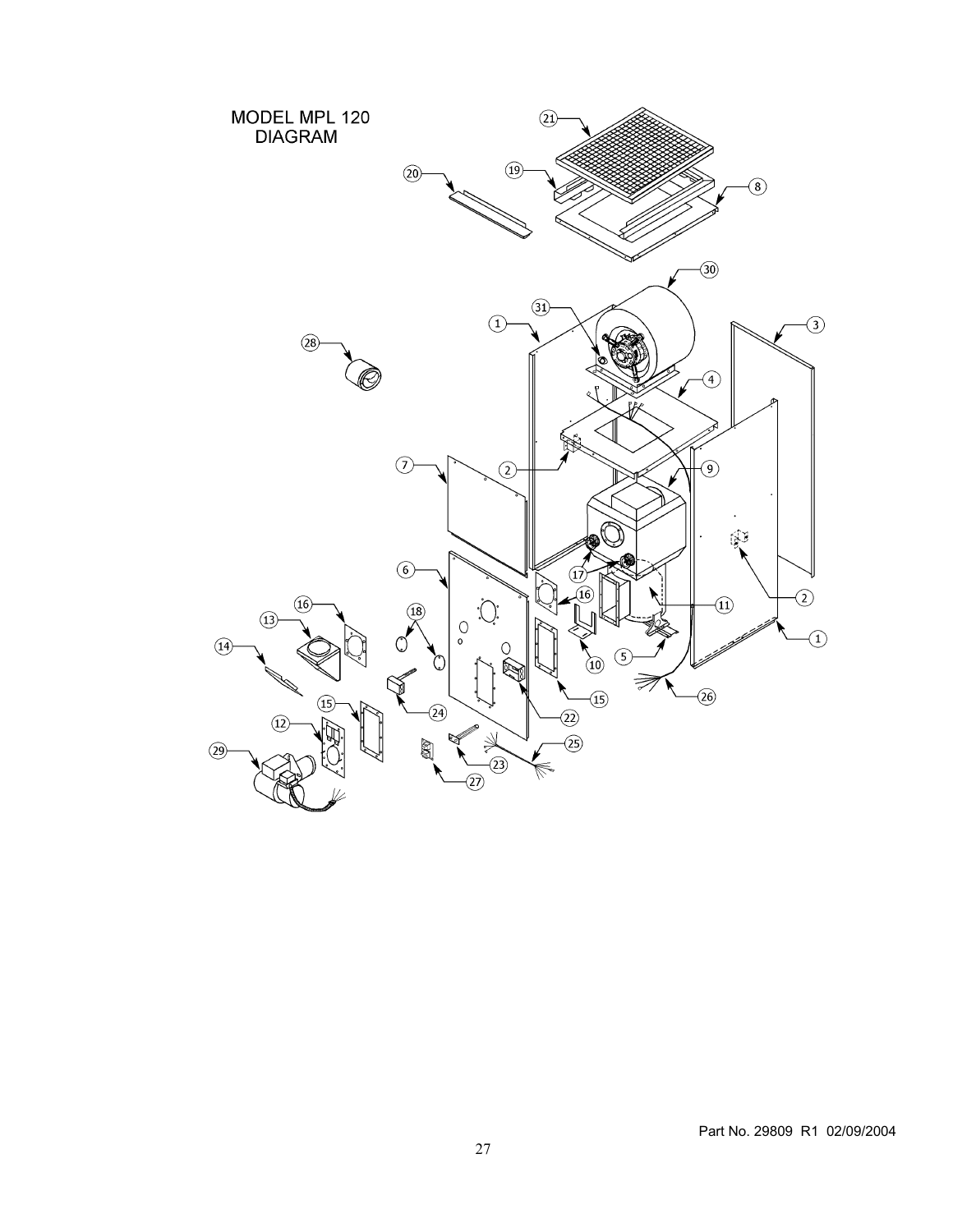## **PARTS LISTING: DOWNFLOW / HORIZONTAL MODEL: MPL**

| Ref. No. | <b>Description</b>                              | Part No.   |
|----------|-------------------------------------------------|------------|
| 1        | Right and Left Side Panel                       | 26865L     |
| 2        | Side Panel Heat Exchanger Support (2 per unit)  | 27038      |
| 3        | <b>Rear Panel</b>                               | 26864L     |
| 4        | <b>Blower Division Panel Assembly</b>           | 26982      |
| 5        | Base Heat Exchanger Support                     | 26975      |
| 6        | <b>Front Panel</b>                              | 26863L     |
| 7        | <b>Blower Access Door</b>                       | 27005L     |
|          | Door Handle - P2-41                             | 28673      |
|          | Logo Bezel                                      | 28479      |
|          | Logo Label                                      | 28563      |
| 8        | End Panel                                       | 26862      |
| 9        | <b>Heat Exchanger Assembly</b>                  | 26871      |
| 10       | <b>Firepot Retainer Bracket</b>                 | 27068      |
| 11       | <b>Replacement Combustion Chamber</b>           | 27000WP    |
| 12       | Oil Burner Mounting Plate Assembly              | 29873      |
|          | Inspection Door Gasket Right Hand               | 27040      |
|          | Inspection Door Gasket Left Hand                | 27041      |
|          | <b>Inspection Door Gasket Centre</b>            | 27096      |
| 13       | <b>Flue Collector Assembly</b>                  | 1295B2     |
| 14       | Flue Collector Cover                            | 1297B2     |
| 15       | Pouch Gasket                                    | 2080175    |
| 16       | Flue Pipe Gasket                                | 21994      |
| 17       | Radiator Cleanout Cover Assembly                | 1061A      |
|          | <b>Cleanout Cover Gasket</b>                    | 2080176    |
| 18       | Casing Clean-out Cover                          | 3011325A   |
| 19       | <b>Filter Frame</b>                             | 21260      |
| 20       | Filter Frame End Support                        | 21306      |
| 21       | Air Filter $-20 \times 20 \times 1$ (Permanent) | 2180032    |
| 22       | <b>Junction Box</b>                             | 27039      |
| 23       | Secondary Limit Control 36T01B7 200° F          | 27067      |
|          | Secondary Limit Control Gasket                  | 26762      |
| 24       | Fan & Limit Control L4064W 8", set @ 220° F     | 27022      |
| 25       | Wire Harness Fan & Limit                        | 27023      |
| 26       | Wire Harness Blower Direct drive                | 27024      |
| 27       | Fan Centre, 40 va, SPDT, 57-01V18BC4E231        | 27740      |
|          | <b>Replacement Relay</b>                        | 27767      |
| 28       | Draft Regulator 6"                              | 12240      |
| 29       | Beckett oil Burner AF76XN                       | 27007      |
|          | Burner Motor 1/7 HP 3450 RPM PSC                | 29689      |
|          | Beckett Clean-cut Oil Pump A2EA6520             | 29688      |
|          | Solid State Ignitor FRANCE 10SAY-04             | 29522      |
|          | Primary Combustion Control R8184N1009           | 27260      |
|          | Air Tube Combination AF76XN                     | 27610      |
|          | Flame Retention Head (MPL 80, to 120)           | 11961 (F3) |
|          | Flame Retention Head (MPL 130)                  | 12646 (F6) |
|          | Nozzle 1.00 / 60° A (MPL 120)                   | 27104      |
|          | Nozzle 1.10 / 70° A (MPL 130)                   | 2100101    |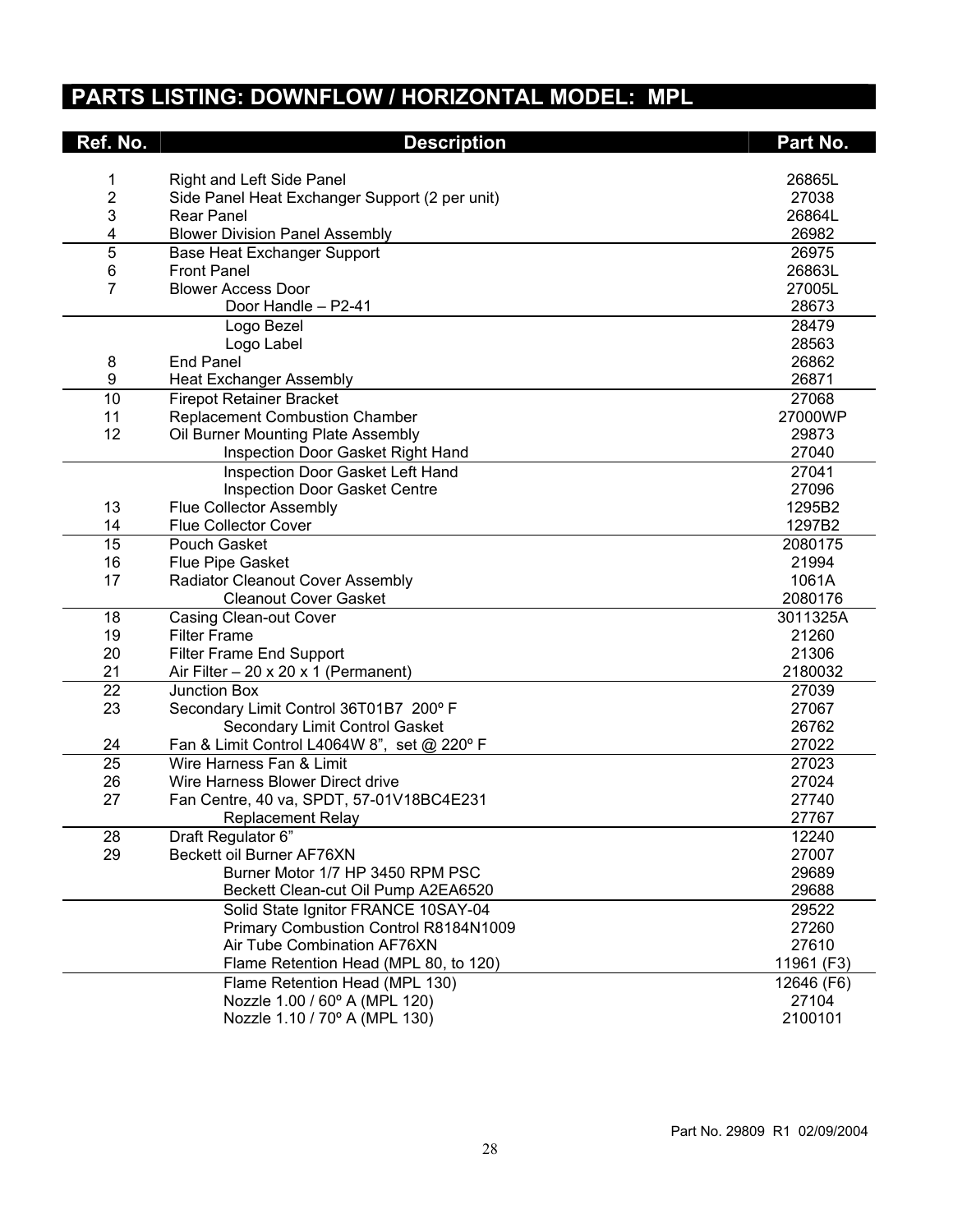## **PARTS LISTING: DOWNFLOW / HORIZONTAL MODEL: MPL**

| Ref. No. | <b>Description</b>                                       | Part No. |
|----------|----------------------------------------------------------|----------|
| 30       | Blower Assembly, Complete, Direct Drive, 1/2 hp, 4-Speed | 27010    |
|          | Blower Housing and Wheel, GT12-10 DD                     | 17559    |
|          | Blower Wheel, GT12-10 DD                                 | 29692    |
|          | Blower Motor, 1/2 hp, 4-Speed                            | 26088    |
|          | Motor Mounting Band - TR6884B                            | 17811    |
|          | Motor Mount Arms - 12-12 DD Blower (3 per unit)          | 17812    |
|          | Motor Run Capacitor, 10 mfd @ 370 vac                    | 27743    |
|          | Capacitor Strap                                          | 27760    |
|          | Capacitor Insulator                                      | 27769    |
|          | Rear Blower Mounting Angle                               | 27028    |
|          | Side Blower Mounting Angle                               | 27029    |
| 31       | Auxiliary Limit 60T11 L130                               | 27021    |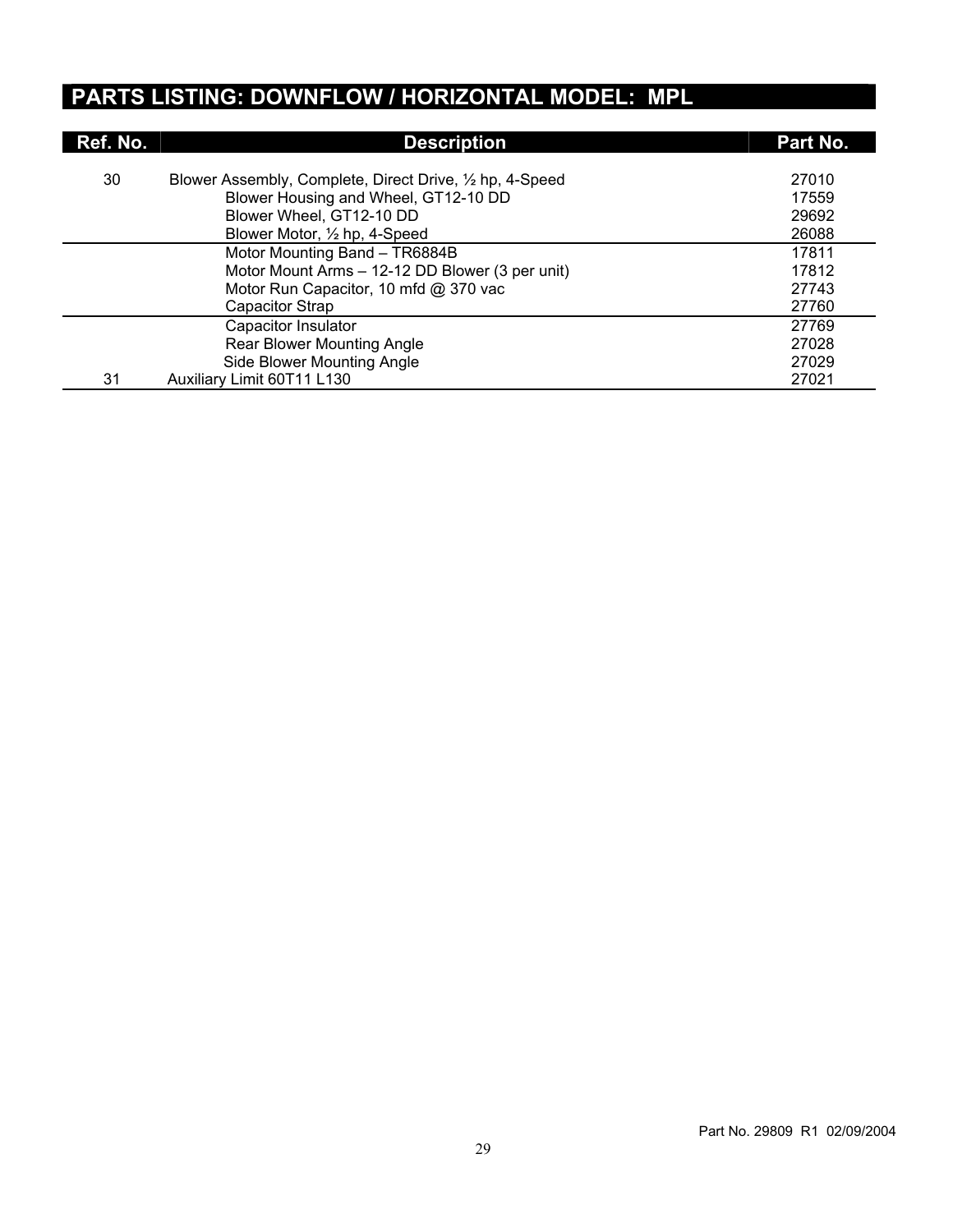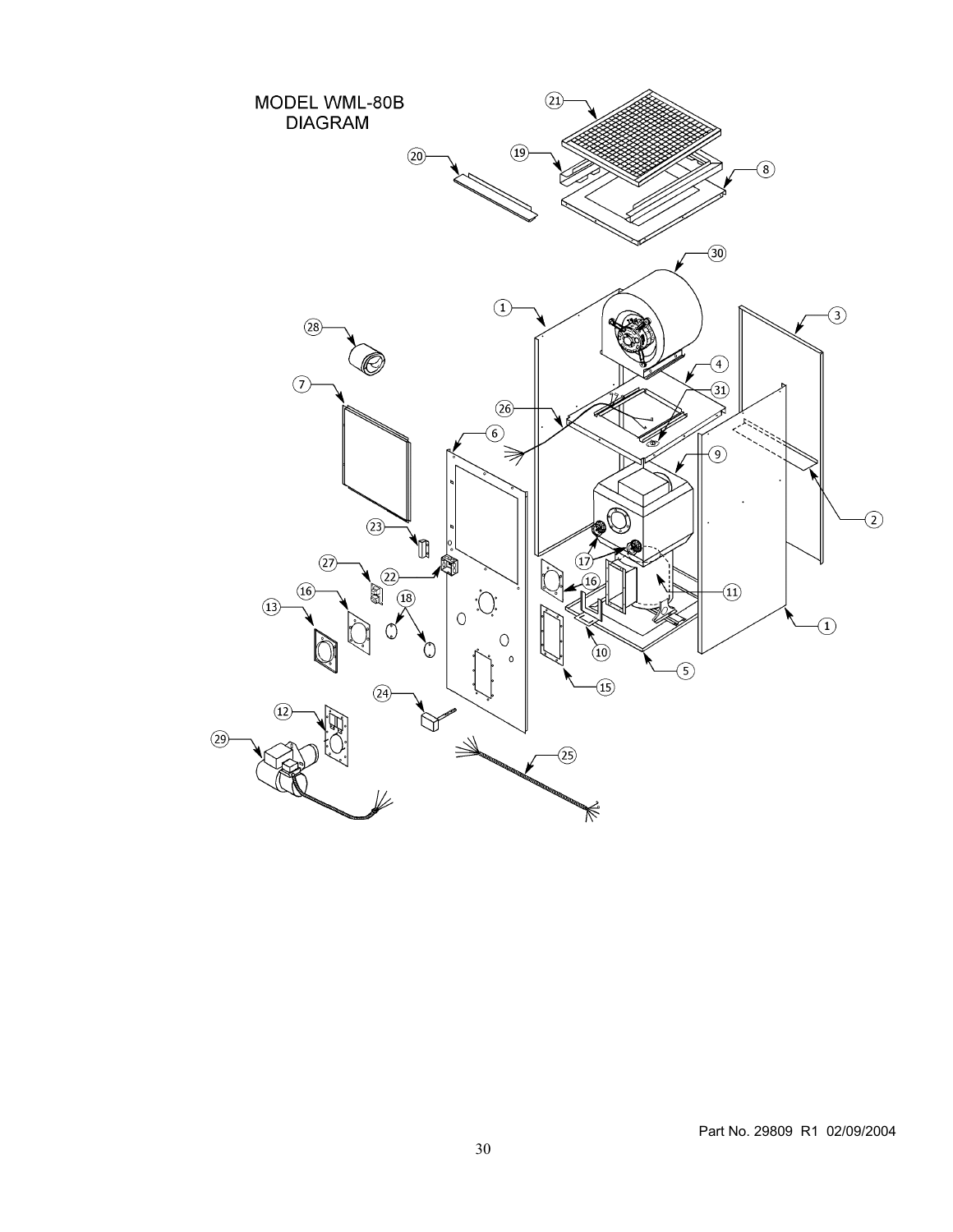## **PARTS LISTING: DOWNFLOW / HORIZONTAL MODEL: WML - 80B**

| Ref. No. | <b>Description</b>                                                  | Part No.        |
|----------|---------------------------------------------------------------------|-----------------|
|          |                                                                     |                 |
| 1        | Right and Left Side Panel                                           | 29008L          |
| 2        | Rear Panel Baffle                                                   | 27918           |
| 3        | Rear Panel                                                          | 29009L<br>29012 |
| 4<br>5   | <b>Blower Division Panel Assembly</b><br><b>Base Panel Assembly</b> | 29007           |
| $\,6$    | <b>Front Panel</b>                                                  | 29010L          |
| 7        | <b>Blower Access Door</b>                                           | 29016L          |
|          | Door Handle - P2-41                                                 | 28673           |
|          | Logo Bezel                                                          | 28479           |
|          | Logo Label                                                          | 28563           |
| 8        | <b>End Panel</b>                                                    | 29013L          |
| 9        | <b>Heat Exchanger Assembly</b>                                      | 27876           |
| 10       | <b>Firepot Retainer Bracket</b>                                     | 27068           |
| 11       | <b>Replacement Combustion Chamber</b>                               | 2700WP          |
| 12       | Oil Burner Mounting Plate Assembly                                  | 27033           |
|          | Inspection Door Gasket Right Hand                                   | 27040           |
|          | Inspection Door Gasket Left Hand                                    | 27041           |
|          | <b>Inspection Door Gasket Centre</b>                                | 27096           |
| 13       | <b>Flue Pipe Connecting Flange</b>                                  | 29005           |
|          |                                                                     |                 |
| 15       | Pouch Gasket                                                        | 2080175         |
| 16       | Flue Pipe Gasket (2 per Unit)                                       | 21994           |
| 17       | Radiator Cleanout Cover Assembly                                    | 1061A           |
|          | <b>Cleanout Cover Gasket</b>                                        | 2080176         |
| 18       | <b>Casing Clean-out Cover</b>                                       | 3011325A        |
| 19       | <b>Filter Frame</b>                                                 | 21260           |
| 20       | Filter Frame End Support                                            | 21306           |
| 21       | Air Filter $-20 \times 20 \times 1$ (Permanent)                     | 2180032         |
| 22       | Junction Box                                                        | 21318           |
| 23       | <b>Channel Wire Retainer</b>                                        | 29017           |
| 24       | Fan & Limit Control L4064W 8", set @ 250° F                         | 28589           |
| 25       | Wire Harness Fan & Limit                                            | 29023           |
| 26       | Wire Harness Blower Direct drive                                    | 29024           |
| 27       | Fan Centre, 40 va, SPDT, 57-01V18BC4E231                            | 27740           |
|          | <b>Replacement Relay</b>                                            | 27767           |
| 28       | Draft Regulator 5"                                                  | 27494           |
| 29       | Beckett Oil Burner AF76BO                                           | 29028           |
|          | Burner Motor 1/7 HP 3450 RPM PSC                                    | 29689           |
|          | Beckett Clean-cut Oil Pump                                          | 29688           |
|          | Solid State Ignitor                                                 | 29522           |
|          | Primary Combustion Control R8184N                                   | 27260           |
|          | Air Tube Combination AF76BO                                         | 28583           |
|          | Flame Retention Head (F0)                                           | 11960           |
|          | Nozzle 0.65 / 60° A                                                 | 27491           |
| $***$    | Parts listed below are effective after May 1, 2003                  |                 |
|          | Beckett Oil Burner AF76BNHS                                         | 29844           |
|          | Air Tube Combination AF76BNHS                                       | 29881           |
|          | Flame Retention Head (F3)                                           | 11961           |
|          | Nozzle 0.65 / 80° A                                                 | 2100086         |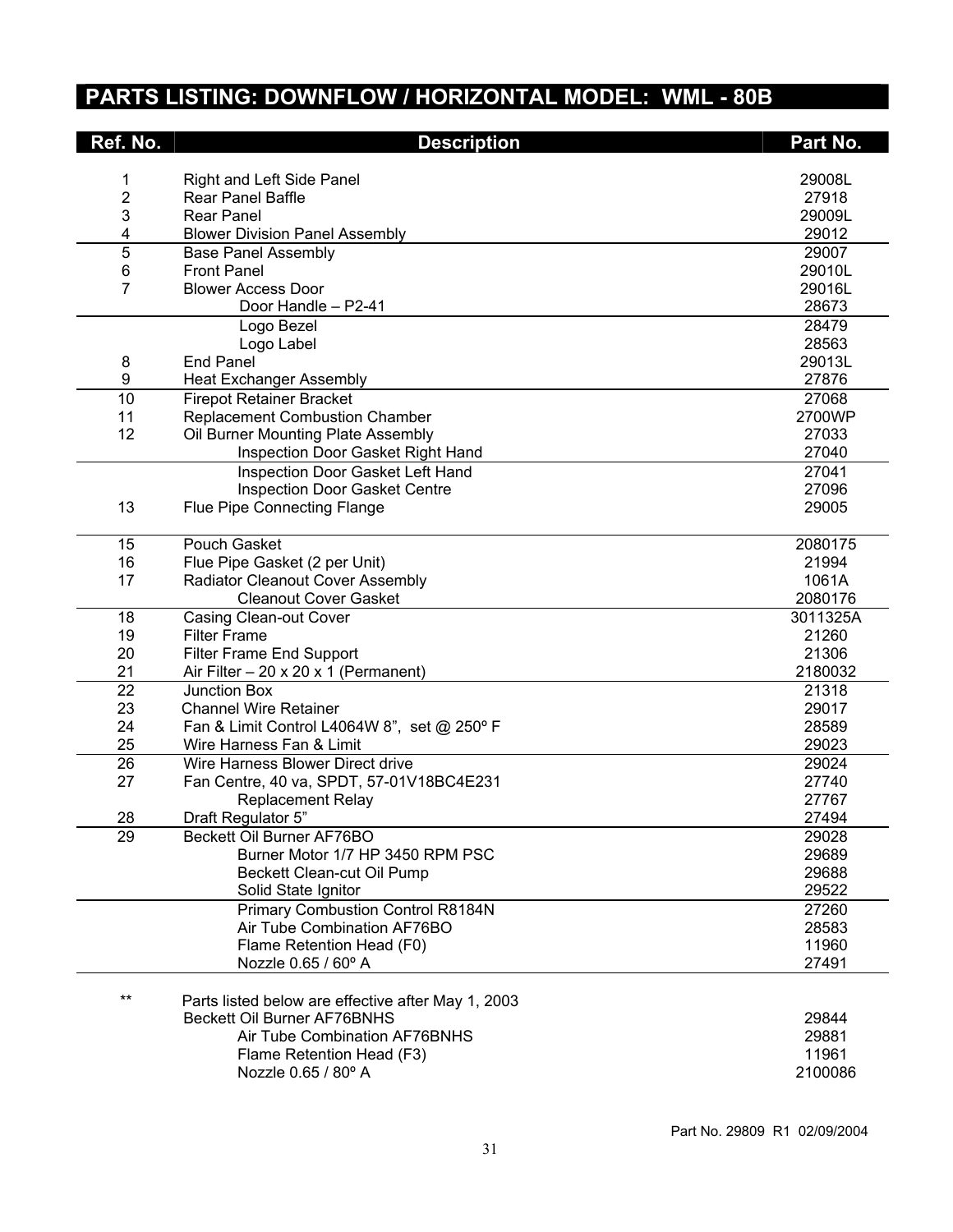## **PARTS LISTING: DOWNFLOW / HORIZONTAL MODEL: WML - 80B**

| Ref. No. | <b>Description</b>                                                                            | Part No.       |
|----------|-----------------------------------------------------------------------------------------------|----------------|
|          |                                                                                               |                |
| 30       | Blower Assembly, Complete, Direct Drive, 1/2 hp, 4-Speed<br>Blower Housing and Wheel, GT10 DD | 29027<br>28142 |
|          | Blower Wheel, GT10 DD                                                                         | 26430          |
|          | Blower Motor, 1/2 hp, 4-Speed                                                                 | 26088          |
|          | Motor Mounting Band - TR6884B                                                                 | 17811          |
|          | Motor Mount Arms - 10-10 DD Blower (3 per unit)                                               | 26251          |
|          | Motor Run Capacitor, 10 mfd @ 370 vac                                                         | 27743          |
|          | Capacitor Strap                                                                               | 27760          |
|          | Capacitor Insulator                                                                           | 27769          |
|          | Blower Slide Rail (2 per Unit)                                                                | 29026          |
| 31       | Auxiliary Limit 60T11 L160° F                                                                 | 27996          |